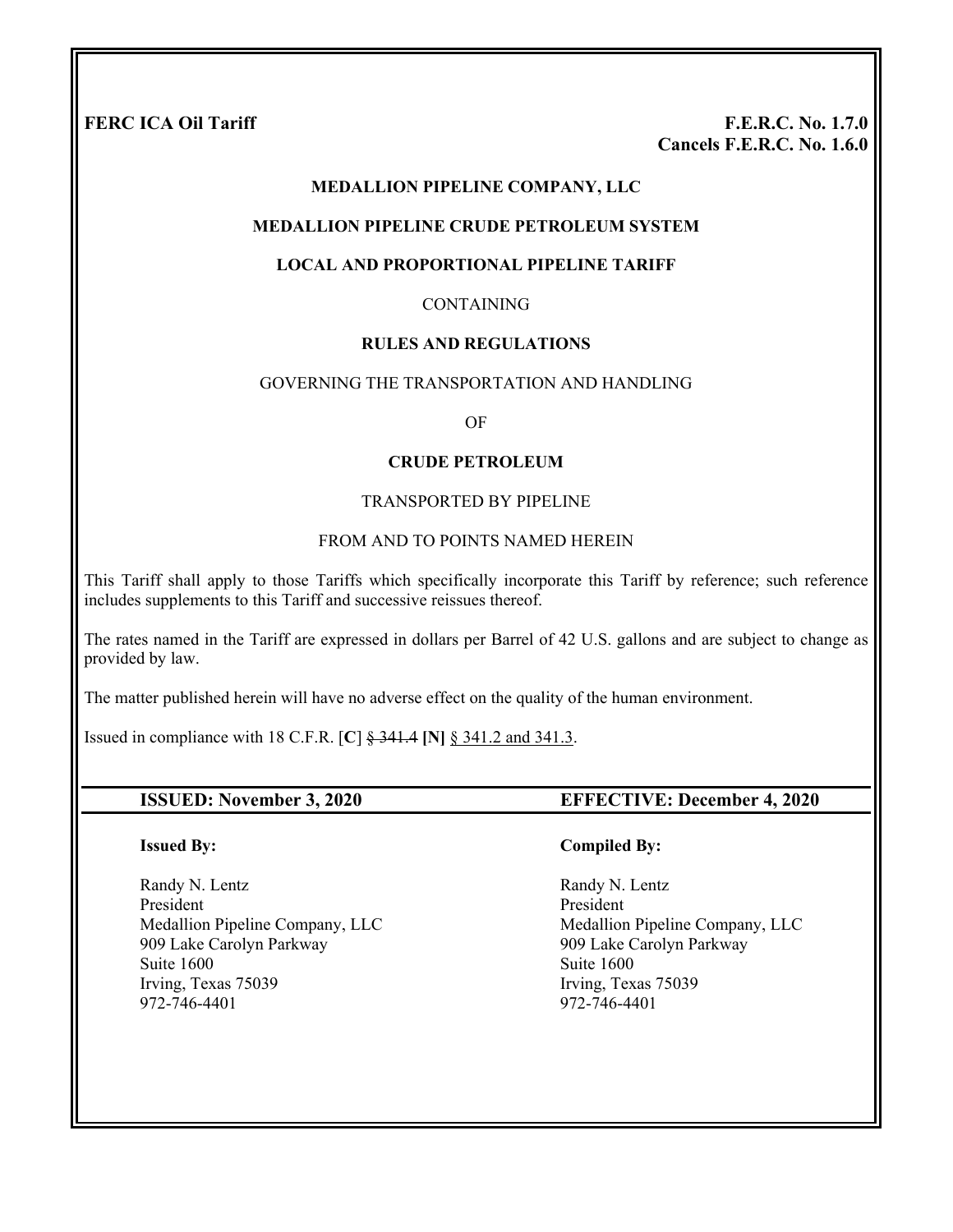# **GENERAL RULES AND REGULATIONS**

# **[C] TARIFF REISSUE AND SUPPLEMENTATION**

# **TABLE OF CONTENTS**

|                                                                        | Page 3           |
|------------------------------------------------------------------------|------------------|
|                                                                        | Page 7           |
|                                                                        | Page 7           |
|                                                                        | Page 9           |
|                                                                        | Page 9           |
|                                                                        | Page [W] 9 10    |
| Rule 7 - Variations in Quality and Gravity and Offset of Common Stream | Page 10          |
|                                                                        | Page [W] $10$ 11 |
|                                                                        | Page 11          |
|                                                                        | Page [W] 14 12   |
|                                                                        | Page 12          |
|                                                                        | Page 12          |
|                                                                        | Page [W] 14 15   |
|                                                                        | Page 15          |
|                                                                        | Page [W] 15 16   |
|                                                                        | Page [W] 15 16   |
|                                                                        | Page 16          |
|                                                                        | Page [W] 16 17   |
|                                                                        | Page [W] 16 17   |
|                                                                        | Page [W] 16 17   |
|                                                                        | Page 18          |
|                                                                        | Page 18          |
|                                                                        | Page 18          |
|                                                                        | Page 19          |
|                                                                        | Page 19          |
|                                                                        |                  |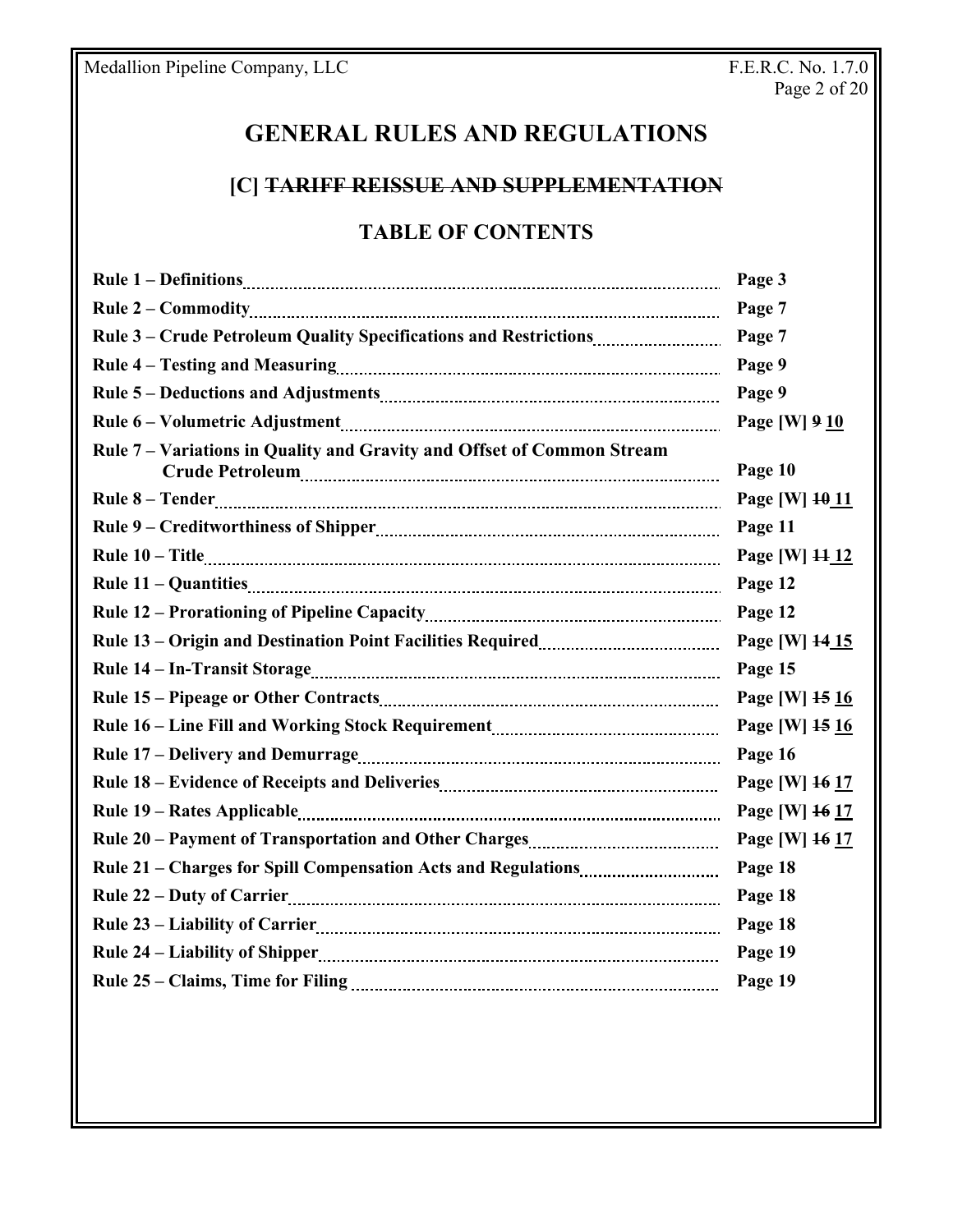# **GENERAL RULES AND REGULATIONS**

# **[C] TARIFF REISSUE AND SUPPLEMENTATION**

# **GENERAL APPLICATION**

Carrier provides transportation of Crude Petroleum between the Origin **[N]** Points and Destination Points provided under this Tariff's terms and conditions. Certain portions of Carrier's Pipeline operate on a bidirectional basis. In addition, Carrier offers Destination Points with interconnecting downstream carriers at various Destination Points on the northern, southern, and western portions of Carrier's Pipeline. Given the pipeline system's configuration and bi-directional operations, transportation services nominated by individual Shippers may be effectuated by Carrier through forwardhaul transportation, backhaul transportation, displacement, and/or exchange.

# **DEFINITIONS**

# **RULE 1 – DEFINITIONS**

"**Actual Shipment**" means the volumes of Crude Petroleum physically tendered at an Origin Point by an individual Shipper during a month under the Tariffs.

**[N]** "**Affected Segment**" means a segment of Carrier's Pipeline impacted by a Proration Event.

"**API**" means the American Petroleum Institute.

"**ASTM**" means the American Society for Testing Materials.

"**Available Capacity**" means the operationally available capacity to Shippers on Carrier's Pipeline or **[C]**  a particular segment on Carrier's Pipeline **[N]** an Affected Segment, as applicable.

"**Barrel**" means forty-two (42) U.S. gallons at sixty degrees Fahrenheit (60° F) and zero (0) gauge pressure if the vapor pressure is at or below atmospheric pressure, or at equilibrium pressure if the vapor pressure is above atmospheric pressure.

"**Base Period**" means the previous eighteen (18) months beginning with the nineteenth (19<sup>th</sup>) month prior to the current Proration Month, except that, during the initial eighteen (18) months commencing on the Expansion Effective Date, the Base Period shall be as provided in Rule 12(h). Previous Proration Months, as well as months in which no apportionment was in effect, will be included in the rolling eighteen (18) month Base Period.

"**Batch,**" "**Batched,**" or "**Batched Shipments**" means transportation of Crude Petroleum that is tendered at the Origin Point pursuant to a TSA in which Shipper has provided or arranged for adequate storage at a location(s) and capacity(ies) which, in Carrier's sole discretion, are sufficient to permit Carrier to physically segregate Shipper's quantities for Delivery.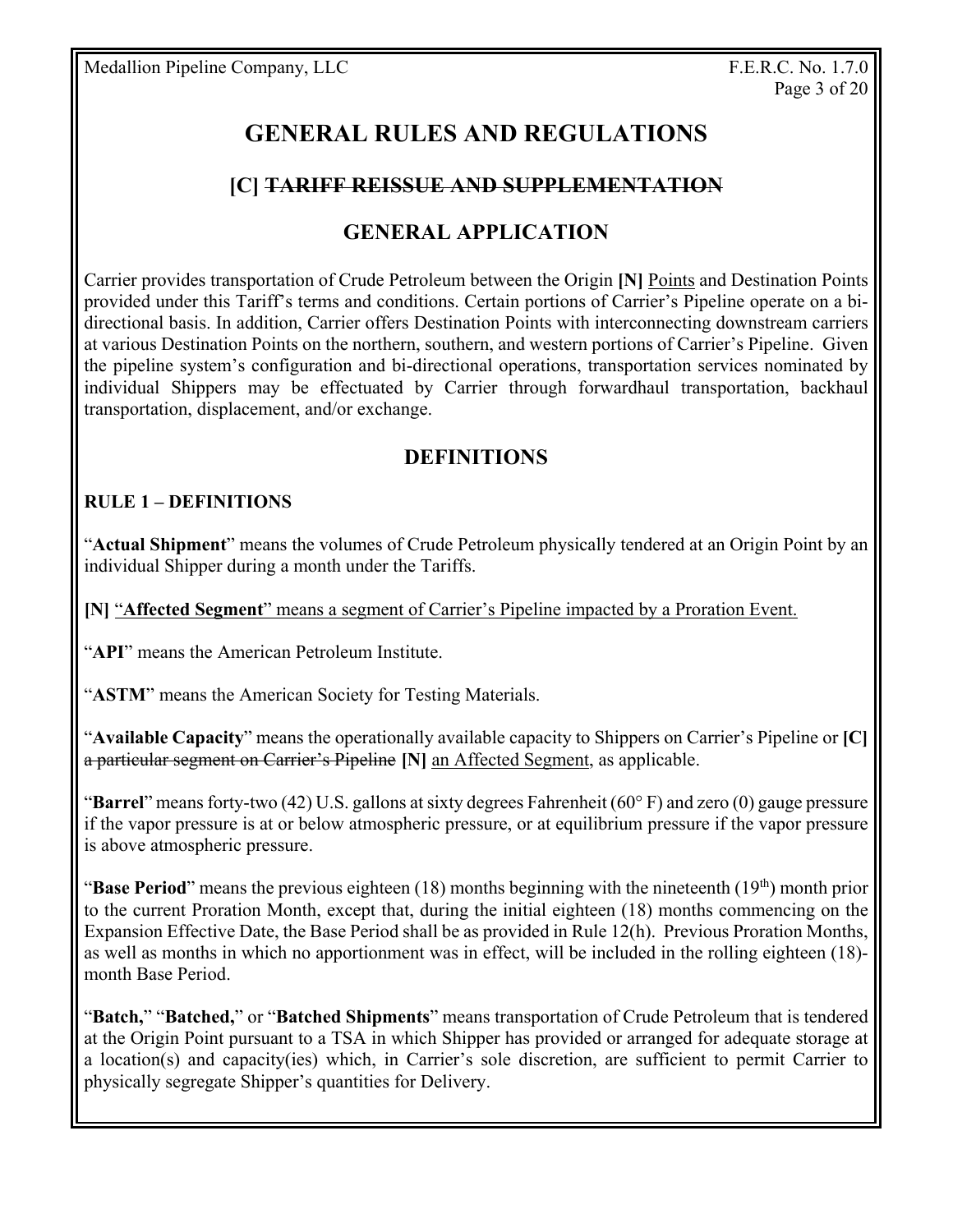"**Carrier**" means Medallion Pipeline Company, LLC.

"**Carrier's Pipeline**" means Carrier's Crude Petroleum pipeline facilities originating at the Origin Point(s) and terminating at the Destination Point(s) **[C]** as reflected in the Rates Tariff, as may be amended from time to time.

**[N]** "**Claims**" has the meaning set forth in Rule 25.

"**Committed Firm Shipper**" means a Shipper that has committed to transporting, or paying for the transportation of, certain minimum volumes of Crude Petroleum for a minimum term of years at the rates set forth in the Rates Tariff, each pursuant to the terms of a TSA.

"**Committed Firm Shipper's Excess Volumes**" shall have the meaning set forth in Rule 12(c).

"**Committed Volume**" means the Barrel per day ("bpd") quantity committed to by a Committed Firm Shipper, in accordance with a TSA, multiplied by the number of days in the relevant month.

"**Common Stream**" means Crude Petroleum, Tendered or Received at Carrier's Pipeline and associated facilities as designated in the related tariffs and moved through Carrier's Pipeline, which is commingled or intermixed with other Crude Petroleum of like characteristics and quality. A Common Stream may be made up of one or more Tenders of Crude Petroleum provided that each Tender of Crude Petroleum meets the quality specifications, as set out in Rule 3. Common Streams and characteristics of each shall be determined by Carrier in its sole discretion.

"**Consignee**" means the party that Shipper has authorized to accept the Delivery from Carrier of Crude Petroleum at the Destination Point.

"**Crude Petroleum**" means, except for nominations for transportation utilizing the Leased Capacity from certain EPIC Origin Points as indicated below, West Texas Intermediate Light Sweet Crude Oil from oil and gas wells which has not been blended or mixed with other grades of crude oil or "indirect products" (as defined below) and which meet the required specifications established pursuant to Rule 3 of this Tariff. For the avoidance of doubt, Crude Petroleum shall exclude, and Carrier shall not be required to transport, "indirect liquid products of oil or gas wells" sometimes referred to as "indirect products", meaning the liquid products resulting from the operation of gasoline recovery plants, gas recycling plants, condensate or distillate recovery equipment in gas or oil fields, or a mixture of such products. For nominations for transportation utilizing the Leased Capacity from EPIC Origin Points, other than the Excluded Origin Points, "**Crude Petroleum**" means product meeting the specifications established in the then-effective FERC local Rules & Regulations tariff of EPIC Crude Pipeline, LP.

"**Deficiency Payment**" means a payment to be made by a Committed Firm Shipper, as determined in accordance with a TSA.

"**Delivery,**" "**Deliver,**" "**Deliveries,**" or "**Delivered**" means the transfer of physical and legal custody of Crude Petroleum from Carrier at the Destination Point to Shipper or its Consignee.

"**Destination Point**" means the point(s) of Delivery, as specified in the Rates Tariff.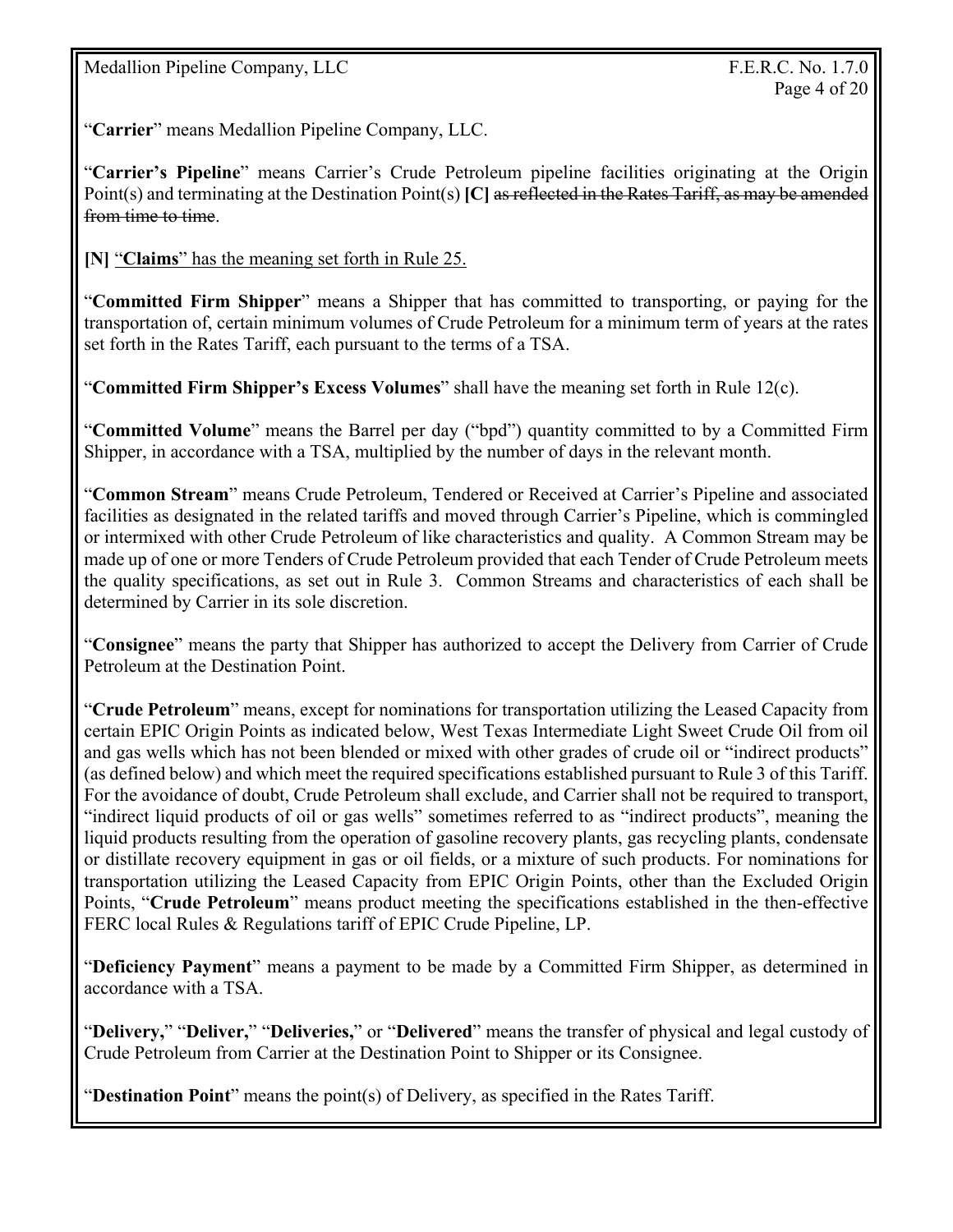Page 5 of 20

"**EPIC Destination Points**" shall mean the destination points set forth in the EPIC Tariff.

"**EPIC Origin Points**" mean the Group 1 origin points set forth in the EPIC Tariff.

"**EPIC Tariff**" means the then-effective FERC local rates tariff of EPIC Crude Pipeline, LP.

"**Excluded Origin Points**" means the following EPIC Origin Points: (i) Medallion Pipeline Company, LLC, (ii) Reliance, (iii) NuStar, and (iv) any EPIC Origin Point that receives Crude Petroleum delivered from Carrier.

"**Exempt Volumes**" has the meaning set forth in Rule 12(c).

"**Expansion Effective Date**" has the meaning set forth in Rule 12(h).

"**FERC**" means the Federal Energy Regulatory Commission.

"**Gravity**" means gravity determined in accordance with ASTM Designation D-287.

"**In-Transit Point**" means Carrier's point of connection with the facilities of third-party storage providers, including an affiliate of Carrier. The current In-Transit Points on Carrier's Pipeline are at the Colorado City Hub, the Crane Hub, the Garden City Station, the Howard Station, the Midkiff Station, the Midland Hub, and the Santa Rita Station.

"**Joint [W] Tariff Tariffs**" means the tariff publications applicable to **[C]** the **[N]** each Joint Tariff Service, including **[N]** any supplements and revisions thereto, as **[N]** may be filed and maintained by Carrier with the FERC **[N]** from time to time for the transportation of Crude Petroleum **[N]** rendered in interstate commerce in connection with **[N]** each of Medallion Delaware Express, LLC **[N]** and Medallion Midland Gathering, LLC.

"**Joint Tariff Allocated Quantity**" means a quantity determined by multiplying the Joint Tariff Capacity Ratio by the Available Capacity.

"**Joint Tariff Capacity Ratio**" means, as of the time of the determination, a fraction the numerator of which is the Joint Tariff MDQ on the **[W]** affected segment Affected Segment for the Proration Month and the denominator of which is the sum of such Joint Tariff MDQ and the Local Tariff Capacity on the **[W]** affected segment Affected Segment.

"**Joint Tariff MDQ**" means a quantity for the applicable Proration Month equal to the sum of the Joint **[W]** Tariff Tariffs' (i) aggregate Shipper MDQs of Acreage Dedication Shippers, and (ii) aggregate Committed Volumes of Volume Commitment Shippers (for purposes of this definition only, the terms "Shipper MDQs", "Acreage Dedication Shippers", "Committed Volume" and "Volume Commitment Shippers" shall have the meaning set forth in the Joint **[W]** Tariff Tariffs).

"**Joint Tariff Service**" means the transportation **[W]** service services available to Joint Tariff Shippers pursuant to the terms of the then-effective Joint **[W]** Tariff Tariffs.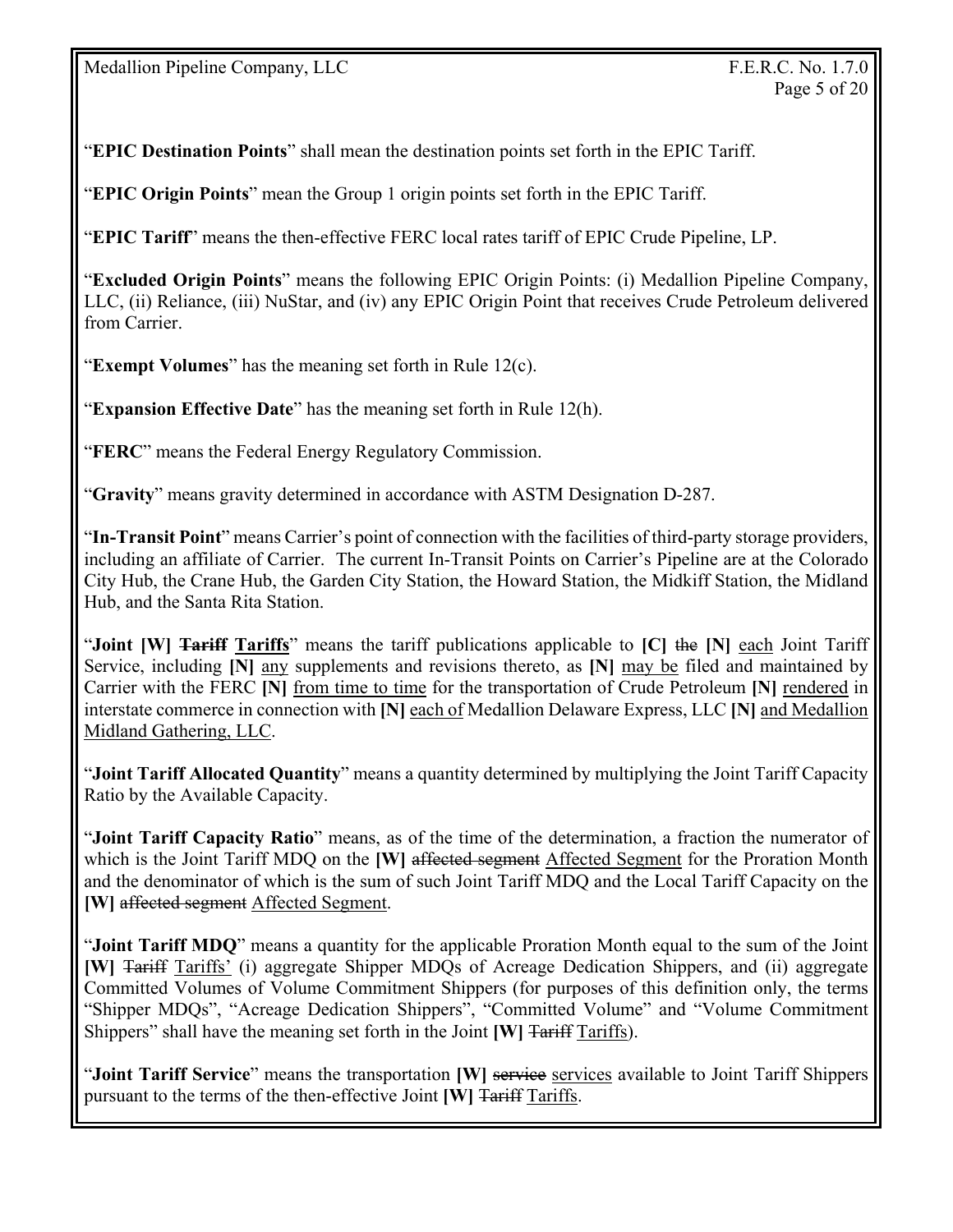"**Joint Tariff Shipper**" means a person that transports Crude Petroleum pursuant to **[N]** one or more of the Joint **[W]** Tariff Tariffs.

"**Leased Capacity**" shall mean the capacity leased by Carrier on the EPIC Crude Pipeline LP pipeline system.

"**Local Tariff Allocated Quantity**" means a quantity equal to the Available Capacity less the Joint Tariff Allocated Quantity.

"**Local Tariff Capacity**" means the aggregate capacity between each Origin Point and Destination Point on Carrier's Pipeline as set forth in each Petition for Declaratory Order filed with the FERC, less the Joint Tariff MDQ.

"**Local Tariff Service**" means the transportation service available to Shippers under the terms of the Rates Tariff and the Rules and Regulations Tariff for service on Carrier's Pipeline as filed and maintained by Carrier with the FERC for the transportation of Crude Petroleum in interstate commerce.

"**Make-Up Volumes**" means Barrels for which a Deficiency Payment has been paid and that are nominated by a Committed Firm Shipper for transportation in a subsequent month in accordance with a TSA.

"**New Shipper**" means, for purposes of prorationing in Rule 12, any Shipper who does not qualify as a Committed Firm Shipper or Regular Shipper.

"**Nomination**" or "**Tender**" means any offer by a Shipper to Carrier of a stated quantity of Crude Petroleum for transportation from the Origin Point to the Destination Point in accordance with this Tariff. The definition of "**Nomination**" includes a late or revised Nomination submitted by a Shipper under Rule 8, and a Nomination for in-transit storage submitted by a Shipper under Rule 14, to the extent such Nomination is accepted by Carrier pursuant to Rule 8 or Rule 14, as applicable.

**[N]** "**Obligations**" has the meaning set forth in Rule 20.

"**Origin Point**" means the points of Receipt, as specified in the Rates Tariff.

**[N]** "**Proration Event**" means an event that occurs when, based upon all valid Nominations submitted by Shippers in compliance with this Tariff and by Joint Tariff Shippers in compliance with the Joint Tariffs, Carrier determines that the total volumes nominated by all Shippers and Joint Tariff Shippers for shipment on Carrier's Pipeline or a pipeline segment thereof exceed the Available Capacity of Carrier's Pipeline or a pipeline segment thereof.

"**Proration Month**" refers to a month when **[C]** , based upon all valid Nominations submitted by Shippers in compliance with this Tariff and the Joint Tariff, Carrier determines that the total volumes nominated by all Shippers and Joint Tariff Shippers for shipment on Carrier's Pipeline or a pipeline segment thereof during that month exceed the Available Capacity of Carrier's Pipeline or a pipeline segment thereof **[N]** a Proration Event occurs.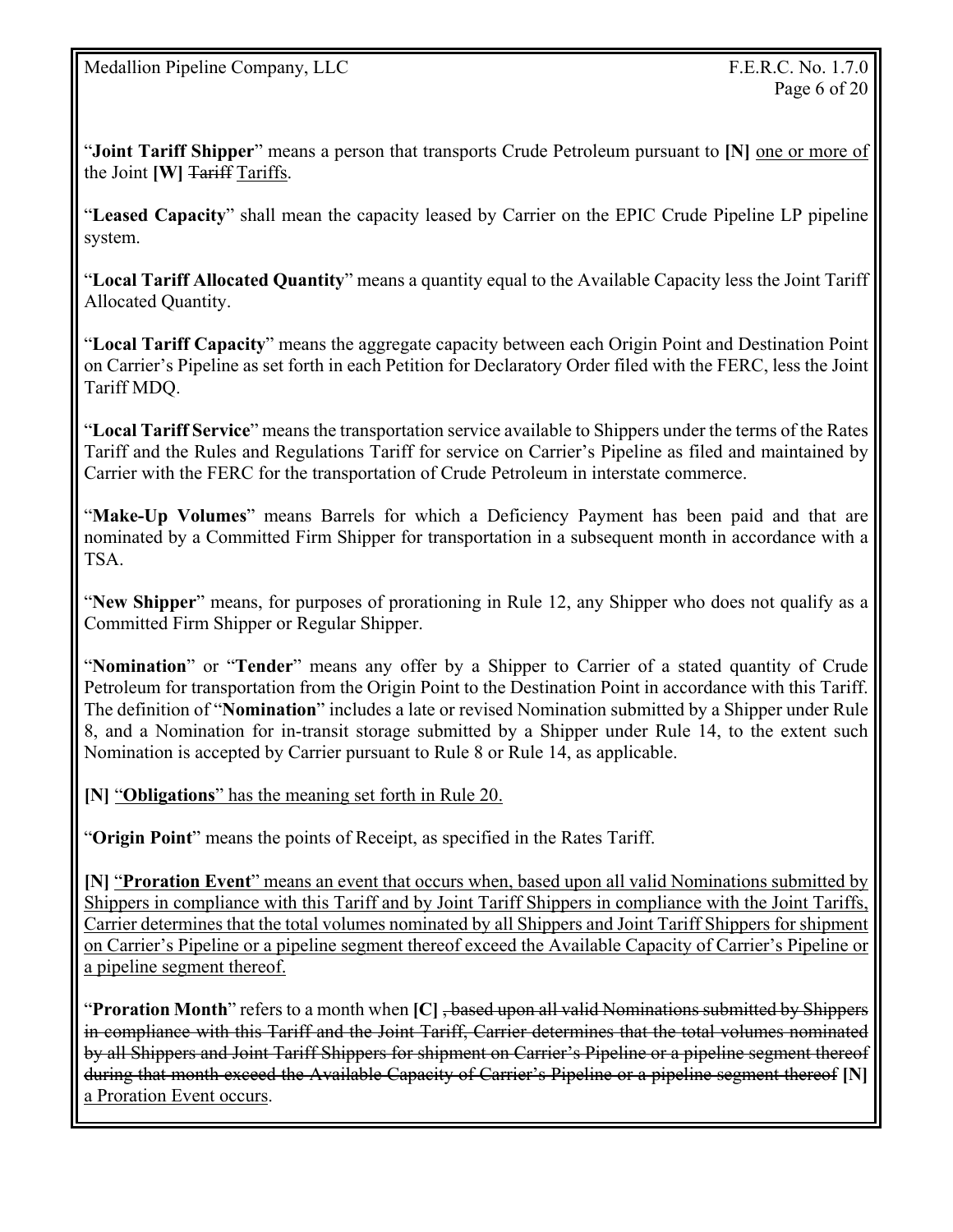"**Rates Tariff**" means that publication within Carrier's Tariff that sets forth the local and proportional rates applicable to the transportation of Crude Petroleum by Carrier and that makes specific reference by FERC number to this Rules and Regulations Tariff **[N]** , as filed with the FERC and as may be supplemented and amended from time to time.

"**Receipt,**" "**Receive,**" or "**Received**" means the transfer of physical and legal custody of Crude Petroleum from Shipper to Carrier at the Origin Point for transportation.

"**Regular Shipper**" means, for purposes of prorationing in Rule 12, (i) an Uncommitted Shipper meeting the eligibility requirements in Rule 12(e), and (ii) a Committed Firm Shipper, but only to the extent of any volumes in excess of its Committed Volumes.

"**Remaining Available Capacity**" means for each Proration Month, the **[C]** capacity **[N]** portion of the Local Tariff Allocated Quantity remaining after the satisfaction of all Exempt Volumes nominated as set forth in Rule 12(c).

"**Rules and Regulations Tariff**" means this Tariff; specifically, that publication within Carrier's Tariff that sets forth the rules and regulations that govern the Local Tariff Service, as filed with the FERC and as may be supplemented and amended from time to time.

"**Shipper**" means the party that arranges with Carrier for the gathering or transportation of Crude Petroleum pursuant to the terms of this Tariff.

"**Tender**" has the meaning set forth in the definition of Nomination.

"**TSA**" means a Transportation Service Agreement executed by Carrier and a Committed Firm Shipper, entered into as a result of an open season conducted by Carrier.

"**TSA Committed Capacity**" means the barrel per day capacity equal to the aggregate Committed Volumes pursuant to all Committed Firm Shippers' TSAs in effect during the month of prorationing.

"**Uncommitted Shipper**" means a Shipper that has not executed a TSA.

# **COMMODITY DESCRIPTION AND MEASUREMENT**

# **RULE 2 – COMMODITY**

The Carrier is engaged in the transportation of Crude Petroleum and will not accept any other commodity for transportation, except as provided herein.

## **RULE 3 – CRUDE PETROLEUM QUALITY SPECIFICATIONS AND RESTRICTIONS**

Crude Petroleum shall be accepted for transportation only when such Crude Petroleum meets the following quality specifications, except for transportation from certain of the EPIC Origin Points as set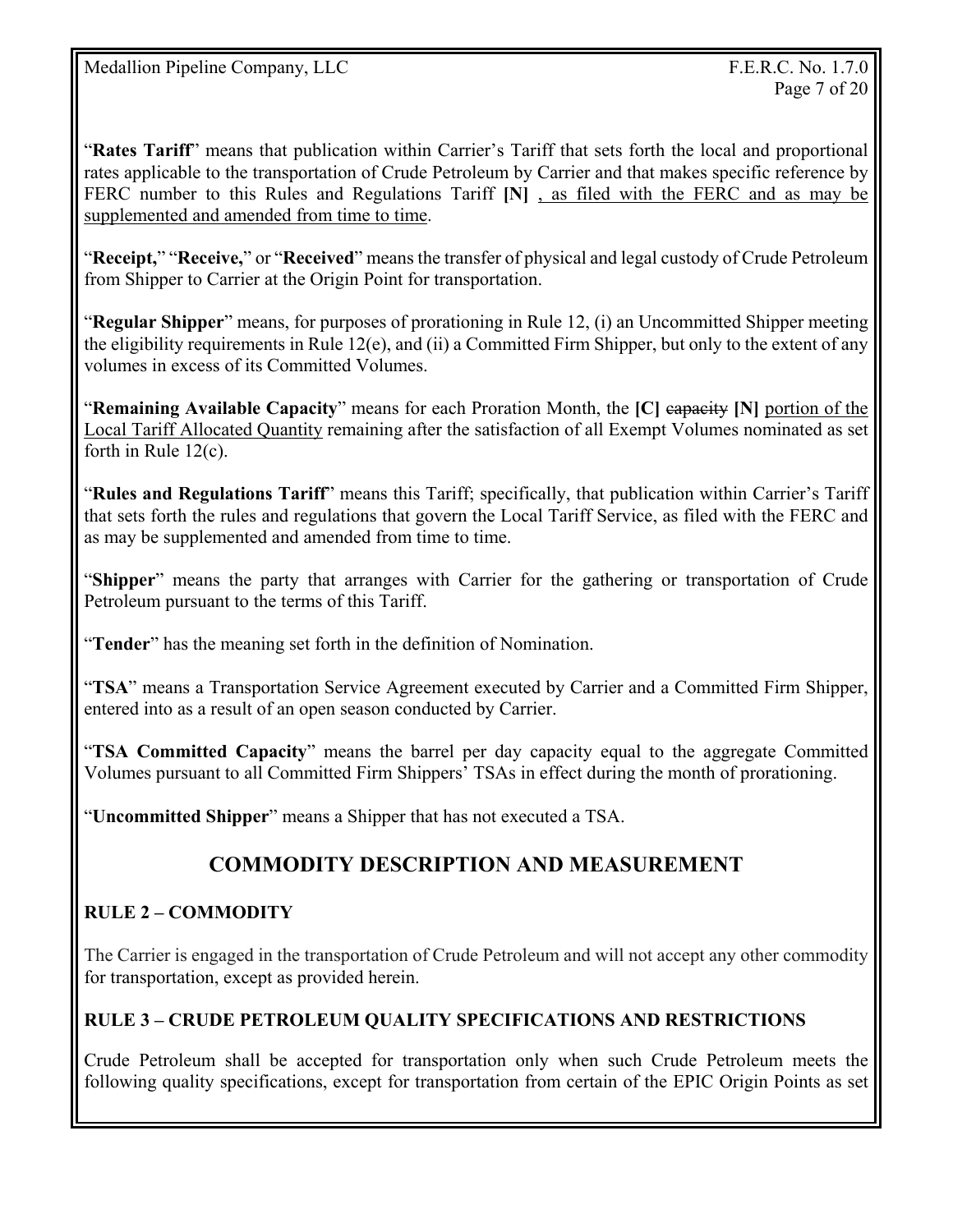forth below. These specifications shall apply to each Barrel of a Shipper's Nomination and not be limited to the composite sample of the Nomination:

- (a) API Gravity of between thirty six degrees  $(36^{\circ})$  and forty four degrees  $(44^{\circ})$ ;
- (b) the true vapor pressure of such volumes does not exceed 11 psia or result in Carrier's noncompliance with federal, state, or local requirements regarding hydrocarbon emissions;
- (c) has a Reid vapor pressure less than 9.0 psia at a temperature of one hundred degrees Fahrenheit (100° F);
- (d) basic sediment, water, and other impurities of one percent (1%) or less;
- (e) temperature of one hundred and twenty degrees Fahrenheit ( $120^\circ$  F) or less;
- (f) the sulfur content does not exceed forty five hundredths of one percent  $(0.45\%)$  by weight;
- (g) readily susceptible to transportation through Carrier's existing facilities; and
- (h) will not materially affect the quality of other shipments or cause disadvantage to other Shippers or Carrier.

With respect to transportation utilizing the Leased Capacity, crude petroleum shall be accepted for transportation under EPIC's Permian Common Stream 1 and Permian Common Stream 2 from EPIC Origin Points, other than the Excluded Origin Points, pursuant to the quality specifications of the EPIC Rules & Regulations tariff. Crude Petroleum utilizing the Leased Capacity from the Excluded Origin Points shall be accepted for transportation only when such Crude Petroleum meets the quality specifications in this Rule.

Carrier may waive the foregoing specifications on a not unduly discriminatory basis where, in Carrier's sole judgment, the Receipt of any affected Barrels at particular Origin Points would not i) adversely impact the ability of the Common Stream to remain within the foregoing quality specifications or, if not in compliance with such quality specifications, adversely impact the ability of Deliveries to the affected Destination Points to satisfy the tariff quality specifications of directly connected downstream pipeline carriers (including the requirements of the connection agreements entered into with such carriers), and ii) otherwise adversely impact Carrier's Pipeline or its operations.

Carrier reserves the right to reject Crude Petroleum that, in its sole discretion, does not meet the quality specifications referenced above. In addition, Carrier shall reject Crude Petroleum containing contaminants including, but not limited to, chemicals such as chlorinated and/or oxygenated hydrocarbons and/or heavy metals such as lead and/or vanadium. Carrier reserves the right to reject Crude Petroleum if, in its sole discretion, Deliveries of such quantities would not meet the tariff quality specifications (including the requirements of the connection agreements entered with such carriers) of the directly interconnected downstream pipelines listed in Carrier's currently-effective Rates Tariff. Where the transportation service nominated by a Shipper is effectuated by Carrier through backhaul, displacement,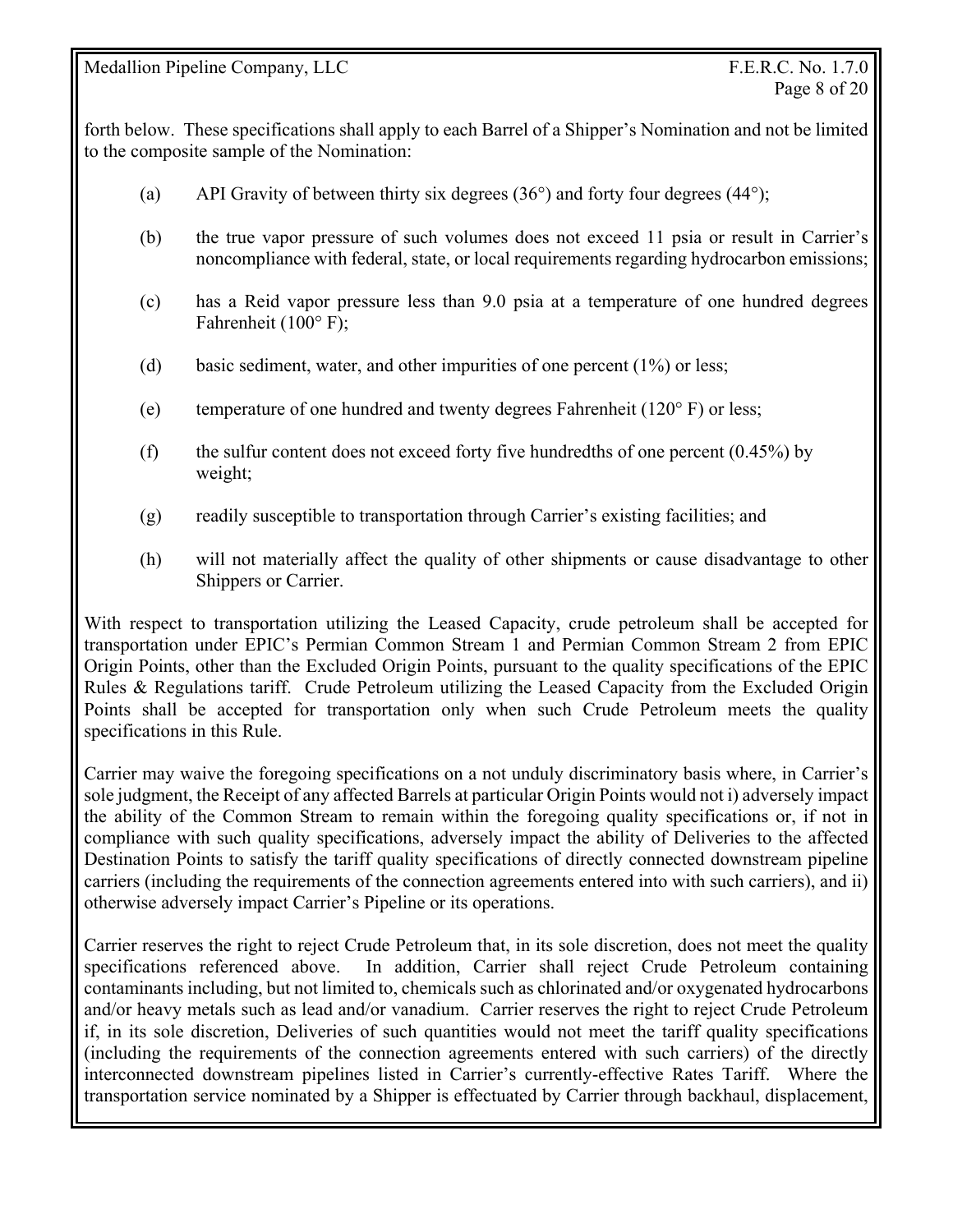and/or exchange, Carrier's determination of whether Receipts from such Shipper satisfy the quality specifications herein may be based upon the actual physical delivery path rather than the nominated delivery path.

Carrier may, at its discretion, require, approve, or reject Crude Petroleum containing, or the injection into Crude Petroleum of, corrosion inhibitors, viscosity or pour point depressants, drag reducing agent, or other such additives in the Crude Petroleum to be transported.

If Crude Petroleum is accepted from third-party owned tankage, settled bottoms in such tanks must not be above a point six inches (6") below the bottom of the pipeline connection with the tank.

Carrier reserves the right to reject Crude Petroleum, in its sole discretion, if Shipper or Consignee has failed to comply with applicable laws, rules, and regulations made by government authorities regulating shipment of Crude Petroleum**.**

If, upon investigation, Carrier determines that Shipper has delivered contaminated Crude Petroleum or Crude Petroleum which otherwise fails to comply with the specifications set forth above, Carrier may exclude Shipper from further entry into applicable segments of Carrier's Pipeline until Shipper is able to comply with the quality specifications referenced above, as determined by Carrier in its sole discretion. Carrier reserves the right to dispose of any contaminated Crude Petroleum in its pipeline. Disposal, if necessary, may be made in any reasonable commercial manner, and any liability associated with the contamination or disposal of any Crude Petroleum shall be borne by the Shipper introducing the contaminated Crude Petroleum into Carrier's Pipeline**.**

Carrier may, from time to time, undertake to transport other or additional grades of crude petroleum to the extent Carrier elects, in its sole discretion, to offer such transportation by employing Batched Shipments. If, in Carrier's sole discretion, sufficient quantities are not nominated or facilities are not available to justify continued transportation of other or additional grades, Carrier may, after giving reasonable notice to Shippers who may be affected, cease transporting particular grades of crude petroleum.

Carrier may inject indirect products into Carrier's Pipeline to facilitate the efficient operation of Carrier's facilities.

# **RULE 4 – TESTING AND MEASURING**

Prior to or during Receipt of Crude Petroleum for transportation, and prior to or during release thereof for Delivery, such quantities of Crude Petroleum shall be measured and tested by a representative of Carrier. Crude Petroleum will be measured by metering.

All shipments tendered to Carrier for transportation shall be metered by a representative of Carrier prior to, or at the time of, Receipt from Shipper. Shipper or Consignee shall have the option of being present or represented during the testing or metering. The results of such testing or metering shall be final.

# **RULE 5 – DEDUCTIONS AND ADJUSTMENTS**

In measuring the quantity of Crude Petroleum Received and Delivered, corrections shall be made from volumes at actual or observed temperature to volumes at sixty degrees Fahrenheit  $(60^{\circ}$  F) and for pressure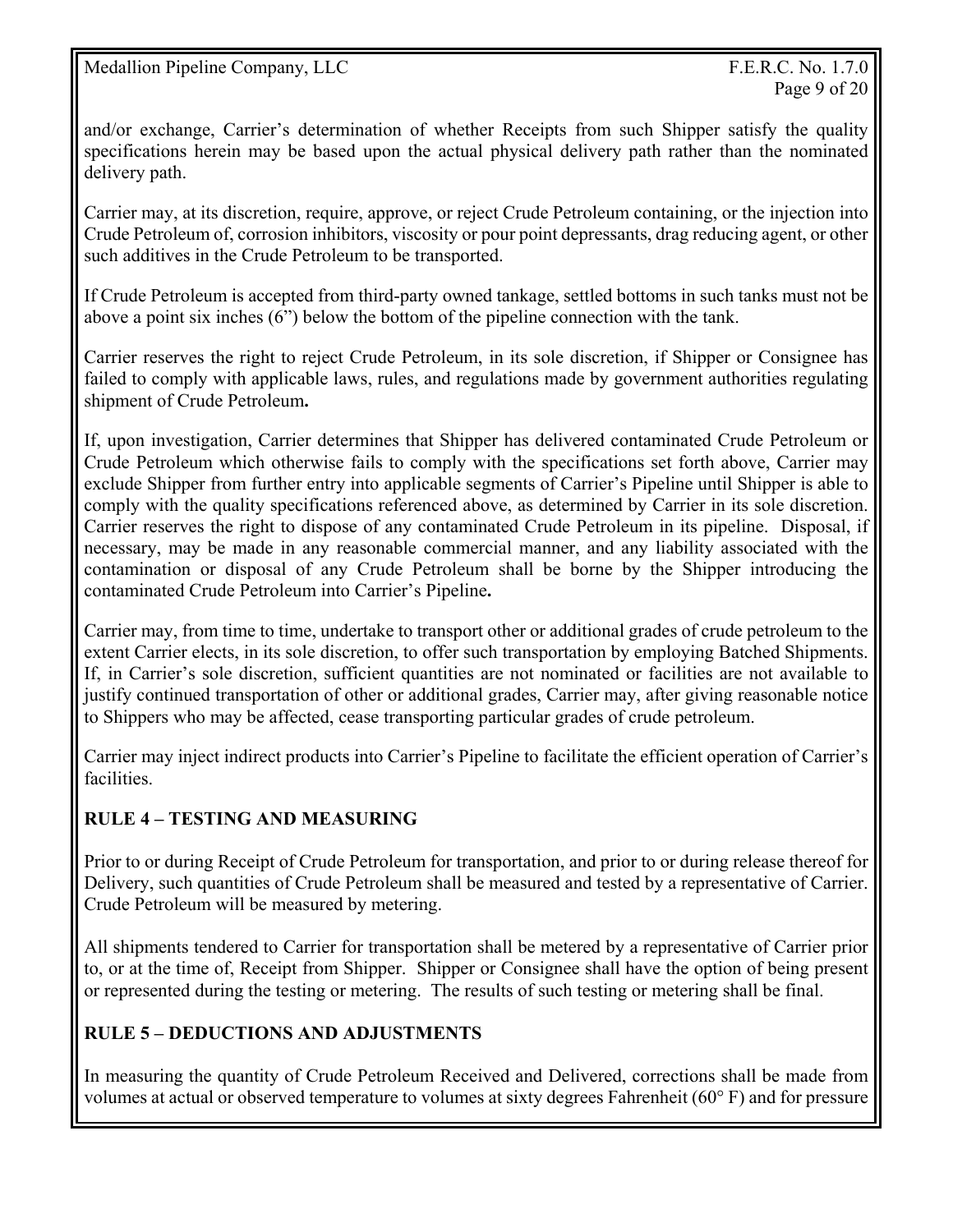to 14.696 psia. Quantities shall be corrected for this purpose by use of applicable API-ASTM volume correction factor tables.

For all shipments of Crude Petroleum, a deduction of two-tenths of one percent (0.2%) will be made to cover evaporation, interface losses, and other normal losses during transportation. Carrier, in addition, will deduct the full amount of sediment, water, and other impurities. The net balance, after applicable deduction, will be the quantity deliverable by Carrier.

## **RULE 6 – VOLUMETRIC ADJUSTMENT**

Any volumetric difference between Receipts from Shipper and Deliveries to Shipper or Consignee during a current month as a result of scheduling will be adjusted in the following month without any further liability to Carrier, taking into consideration all prior deductions allowed pursuant to the rules and regulations contained herein.

#### **RULE 7 – VARIATIONS IN QUALITY AND GRAVITY AND OFFSET OF COMMON STREAM CRUDE PETROLEUM**

(a) **Delivery of Types of Crude Petroleum**. Carrier is not obligated to Deliver the identical Crude Petroleum Received by Carrier. Carrier shall not be liable for any consequence related to the mixing of Crude Petroleum tendered into the Common Stream; provided, however, Carrier shall endeavor to Deliver from its common stock Crude Petroleum that is in conformance with the specifications set forth in Rule 3. For Batched Shipments, Carrier shall not be liable for any change in quality and/or Gravity that may occur to Crude Petroleum during transportation of Batches.

## (b) **Conditions Applicable to Crude Petroleum**

 (i) The acceptance of Crude Petroleum for transportation shall be on the condition that such Crude Petroleum shall be subject to such changes in Gravity, in quality, and in value as may result from its mixture in transit with other Crude Petroleum in the Carrier's Pipeline and tanks; and

 (ii) Carrier is not liable for any loss or damage resulting from an alteration in Gravity or quality of Crude Petroleum transported by Carrier, unless the loss or damage occurs because of the gross negligence of Carrier.

 (c) CARRIER MAKES NO WARRANTY AS TO MERCHANTABILITY, FITNESS FOR A PARTICULAR PURPOSE, OR ANY OTHER WARRANTY OR REPRESENTATION WITH RESPECT TO THE GRADE OR QUALITY OF CRUDE PETROLEUM TRANSPORTED UNDER THIS TARIFF.

(d) **Common Stream Crude Petroleum – Interconnecting Carriers**. When both receipts from and deliveries to an interconnecting pipeline of substantially the same grade of Crude Petroleum are scheduled at the same interconnection, Carrier reserves the right, with the cooperation of the operator of the interconnecting pipeline, to offset like volumes of such Common Stream Crude Petroleum in order to avoid the unnecessary use of energy which would be required to physically pump the offsetting volumes. When this right is exercised, Carrier will make the further deliveries for the Shipper involved from Carrier's Common Stream Crude Petroleum.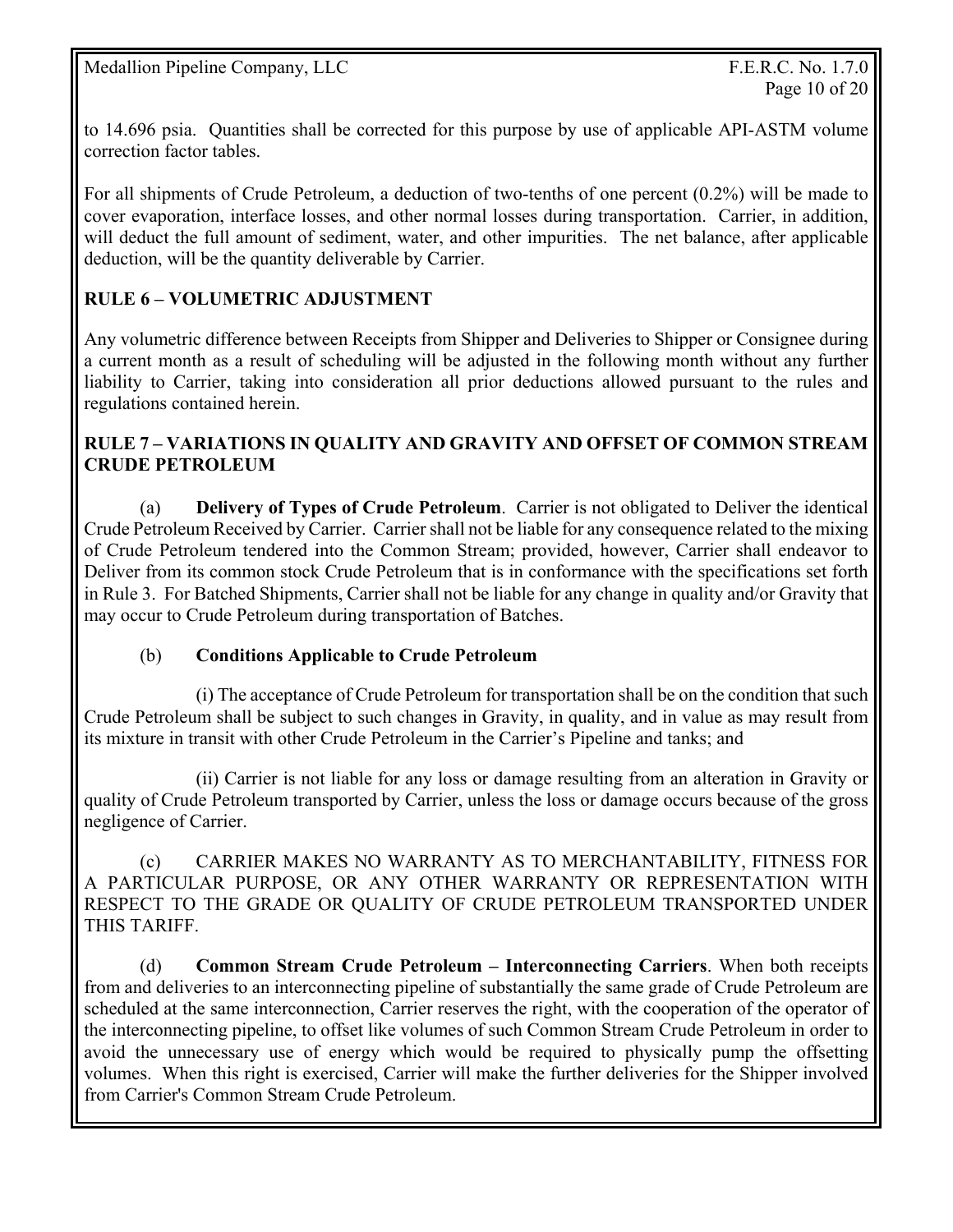# **PRE-SHIPMENT REQUIREMENTS AND PROCEDURES**

#### **RULE 8 – TENDER**

Shippers desiring to offer Crude Petroleum for transportation shall make a Nomination to Carrier by submitting, on Carrier's prescribed Notice of Shipment form**,** a separate Nomination for each calendar month on or before the fifteenth  $(15<sup>th</sup>)$  day of the preceding month or the nomination deadline of the applicable downstream carrier, whichever is earlier. The prescribed Notice of Shipment form, in addition, must provide a verification that the Shipper intends, after Delivery to the Destination Point, its quantities will be transported by other carriers (including by pipeline, rail, and/or water) across state lines to its ultimate destination and, therefore, the transportation on Carrier's Pipeline is interstate in nature and subject to this Tariff. If transportation capacity is available and operating conditions permit, Carrier, in its sole discretion, and on an equitable and non-discriminatory basis, taking into account the rights of different classes of Shippers, may accept late or revised Nominations for Crude Petroleum for transportation after the fifteenth  $(15<sup>th</sup>)$  day of the month preceding the month during which the transportation under the Nomination is to begin, including late or revised Nominations during the month in which the transportation has already begun.

Carrier shall not be obligated to accept Nominations from any Shipper unless such Shipper, upon request from Carrier, provides written third-party verification, in a form and substance satisfactory to Carrier in its sole discretion, that supports such Shipper's Nomination as in compliance with the requirements of this Tariff including, but not limited to, confirmation that the quantities nominated by Shipper are reasonable estimates of the quantities Shipper is capable of tendering for transportation, and that Shipper has provided, or arranged for access to, equipment and facilities capable of satisfactorily delivering to the Origin Point and receiving at the In-Transit Point or the Destination Point the quantities Tendered for transportation. Carrier shall not be obligated to accept a Shipper's Crude Petroleum where such verification is unacceptable to Carrier, including where a directly interconnected downstream pipeline (or other facility operator) nominated by Shipper (i) does not confirm Shipper's Nomination, in whole or in part, and/or (ii) subsequently during the month in question, reduces Shipper's previously confirmed nomination on the downstream facilities.

If, during a month in which Nominations have not been prorated pursuant to Rule 12, Carrier determines that an Uncommitted Shipper is not tendering the quantities that it has nominated for that month, then Carrier reserves the right to reduce such Shipper's Nomination accordingly for the balance of such month.

## **RULE 9 – CREDITWORTHINESS OF SHIPPER**

Upon the request of Carrier, all prospective and existing Shippers must submit sufficient financial information to establish creditworthiness. The creditworthiness requirements for Committed Firm Shippers shall be as set forth in the TSAs. For Uncommitted Shippers, if in Carrier's sole discretion, a prospective Shipper is not creditworthy, or if a current Shipper's credit deteriorates, Carrier may require such Shippers to provide financial assurances, including, but not limited to: (i) prepayment of transportation charges; (ii) a guaranty in an amount sufficient to ensure payment to Carrier of all such costs and charges that could reasonably accrue, in a form and from a third party acceptable to Carrier; (iii) a letter of credit from an appropriate financial institution in a form acceptable to Carrier and in an amount sufficient to ensure payment to Carrier of all costs and charges that could reasonably accrue; or (iv) such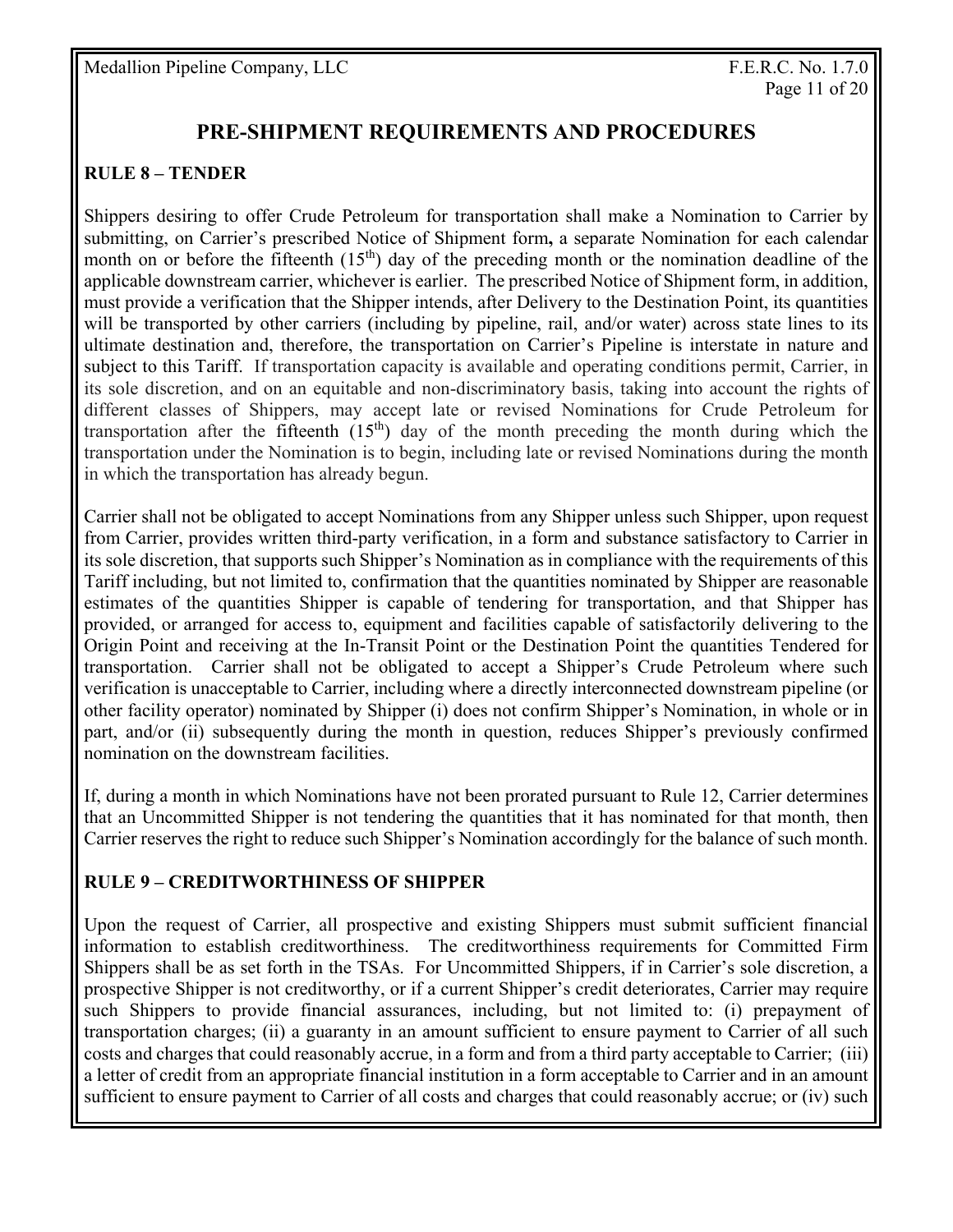other enforceable collateral security, including but not limited to, security agreements over assets of Shipper, in a form acceptable to Carrier.

Carrier shall not be obligated to accept Crude Petroleum, or a Nomination, for transportation from an existing or prospective Shipper if the Shipper or prospective Shipper fails to provide financial assurances within two (2) days of Shipper's receipt of Carrier's written request for such assurances.

## **RULE 10 – TITLE**

A Tender for shipment shall constitute a warranty by Shipper that it has unencumbered title thereto, or the unencumbered right to ship such Crude Petroleum, but acceptance shall not be deemed a representation by Carrier as to title or right. Carrier reserves the right to reject on a non-discriminatory basis any Crude Petroleum tendered for shipment that may be involved in litigation, the title or right to which may be in dispute, or that may be encumbered by lien or charge of any kind, except to the extent that Shipper submits either satisfactory proof of unencumbered title or right or a satisfactory indemnity bond.

## **RULE 11 – QUANTITIES**

Carrier may take Receipt or make Delivery of Crude Petroleum in quantities of not less than five hundred (500) bpd aggregate from one or more Shippers. Carrier reserves the right to take Receipt or make Delivery of less than five hundred (500) bpd of Crude Petroleum, if such quantity can be consolidated with other Crude Petroleum such that Carrier can make a single Delivery of not less than five hundred (500) bpd.

If a Committed Firm Shipper fails to tender a volume of Crude Petroleum equal to its Committed Volume, it shall pay to the Carrier the Deficiency Payment, which payment shall be equal to the shortfall in the volume tendered multiplied by the applicable rate in its TSA.

## **RULE 12 – PRORATIONING OF PIPELINE CAPACITY**

 (a) **Prorationing**. When a Proration Month occurs, Available Capacity will be apportioned among all valid Shipper Nominations on the basis set forth in Rule 12(b)-(i).

 (b) **Division of capacity between Local and Joint Tariff Services**. If **[C]** the Proration Month occurs on a segment of Carrier's system **[N]** an Affected Segment is used to provide [**N]** any Joint Tariff Service, the Available Capacity on **[W]** the such **[W]** affected segment Affected Segment will first be **[C]** divided **[N]** apportioned between the Joint Tariff Service **[C]** being provided on such segment **[N]**  as a class and the Local Tariff Service. The Joint Tariff Service **[N]** class will be allocated capacity equal to the Joint Tariff Allocated Quantity and the Local Tariff Service will be allocated capacity equal to the Local Tariff Allocated Quantity. The Local Tariff Allocated Quantity shall be divided among shipper classes in accordance with Rule  $12(c) - (h)$  below.

 (c) **Exempt Volumes**. Each Committed Firm Shipper's Committed Volumes are exempt from the prorationing procedures set forth in this Rule 12 ("Exempt Volumes"). If a Committed Firm Shipper's Nominations during a Proration Month are less than its Committed Volumes, the Committed Firm Shipper's Exempt Volumes for that month will be limited to the amount of its Nominations. If the total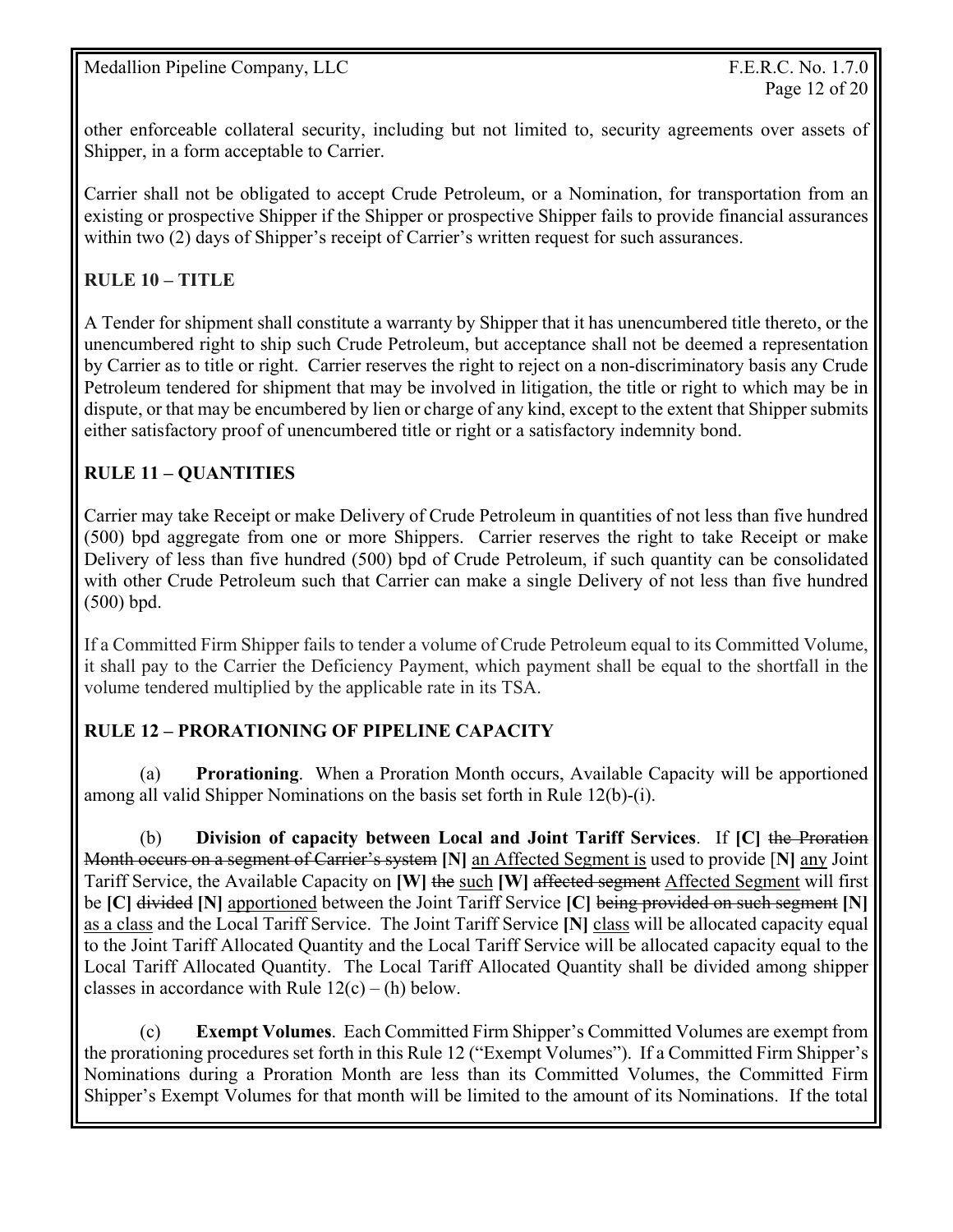of all Committed Firm Shippers' aggregate Nominations is less than the TSA Committed Capacity, then a Committed Firm Shipper's Make-Up Volumes will be accepted up to the remaining TSA Committed Capacity during the term of such Committed Firm Shipper's TSA; provided that, in the event the total Nominations by Committed Firm Shippers of Make-Up Volumes exceeds the remaining TSA Committed Capacity, Carrier will adjust the Nominations of Make-Up Volumes on a pro rata basis. Otherwise, any Make-Up Volumes above the TSA Committed Capacity as well as Committed Firm Shipper volumes in excess of Committed Volumes (other than the Make-Up Volumes) (collectively, "Committed Firm Shipper's Excess Volumes"), shall be treated as volumes nominated by a Regular Shipper, as described in Rule 12(d) below.

(d) **Division of capacity between Shipper classes**. For each Proration Month, the Remaining Available Capacity shall be divided between Regular Shippers and New Shippers. Generally, as described in this section, up to ten percent (10%) of the Remaining Available Capacity shall be allocated first to New Shippers, and at least ninety percent (90%) of the Remaining Available Capacity shall be allocated to Regular Shippers in proportion to their usage during the Base Period.

- (1) **New Shippers**
	- a) **Availability of capacity**. Not more than ten percent (10%) of the Remaining Available Capacity shall be made available to New Shippers as a class.
	- b) **Allocation**. **[N]** When the Nominations made by New Shippers exceed ten percent (10%) of the Remaining Available Capacity, each New Shipper will receive a pro rata portion of the ten percent (10%) of the Remaining Available Capacity based on its Nominations. **[C]** Each New Shipper will be allocated, subject to Rule 15, a share of the capacity available to all New Shippers equal to the least of: (i) Nominations; (ii) ten percent (10%) of the Remaining Available Capacity of Carrier's Pipeline, divided by the number of New Shippers who nominated volumes for shipment during the Proration Month; or (iii) one-fifth of 10% (2.0%) of the Remaining Available Capacity of the Carrier's Pipeline for the Proration Month. Any unused capacity allocated to New Shippers will become available for allocation among the Regular Shippers.

# (2) **Regular Shippers**

a) **Availability of capacity**. The remainder of the Remaining Available Capacity will be available to any Regular Shipper that submitted valid Nominations for the Proration Month. A Committed Firm Shipper shall have Regular Shipper status for its Nominations in excess of Exempt Volumes **[N]** , if any.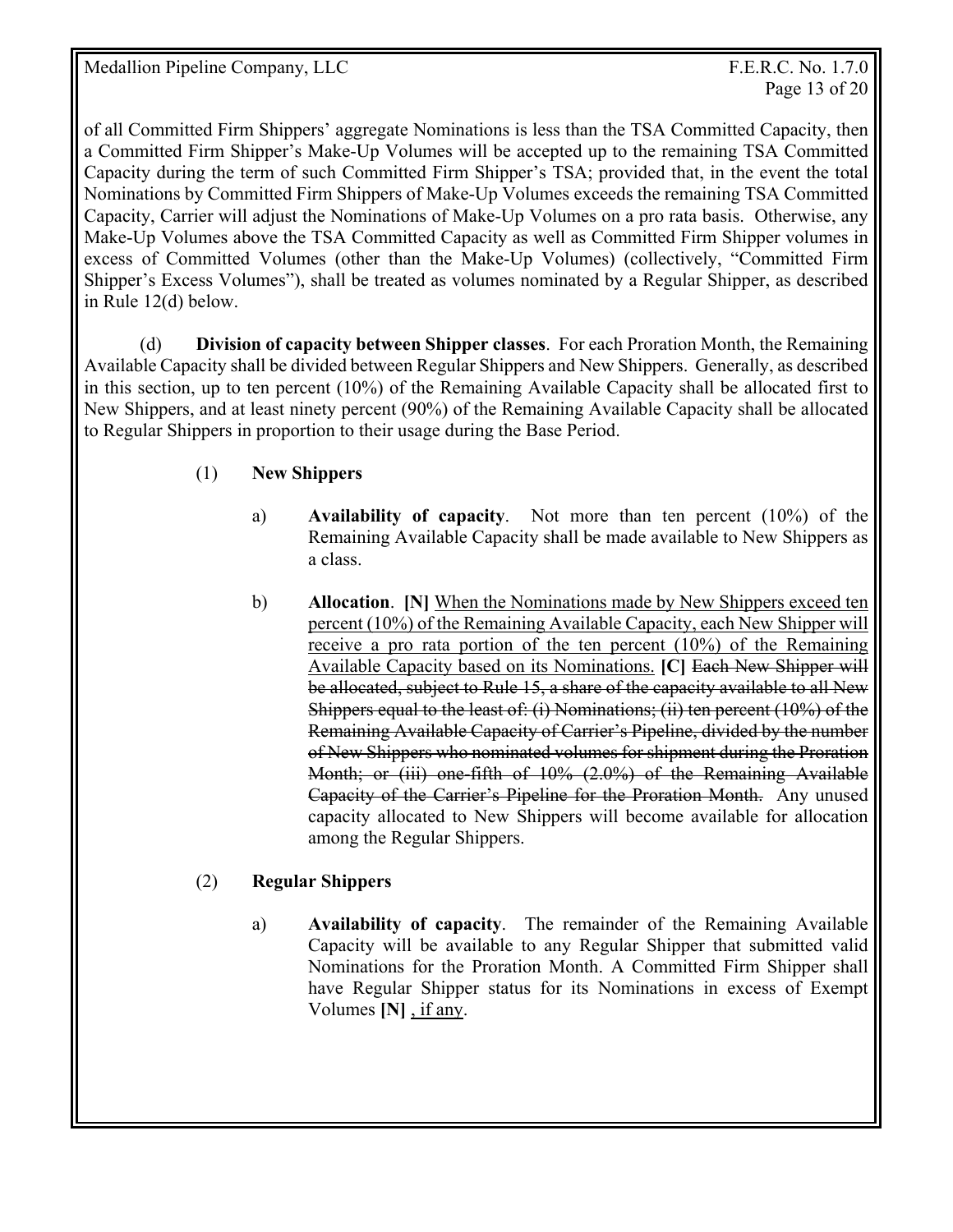#### b) **Allocation**.

(i) The remainder of the Remaining Available Capacity will be apportioned among all Regular Shippers. Each Regular Shipper's share of such capacity will be allocated based on its respective proportion of Deliveries during the Base Period (for example, if a Regular Shipper had five percent (5%) of Deliveries during the Base Period, that Regular Shipper shall receive five percent (5%) of the capacity available for Regular Shippers). Any unused allocated capacity by a Regular Shipper shall be reallocated among other Regular Shippers.

 (e) **Base Period Eligibility**. For an Uncommitted Shipper to receive Regular Shipper status for purposes of prorationing, the Uncommitted Shipper must have Actual Shipments of Crude Petroleum in at least eighteen (18) of the eighteen (18) months of the Base Period (except during transition periods as described in Rule 12(h)). To the extent an Uncommitted Shipper does not meet the foregoing eligibility requirements, it shall be treated as a New Shipper for prorationing purposes.

 (f) **Transfer of prorated capacity**. Except as provided in this subsection and in Rule 10, prorated volumes allocated to a Shipper may not be assigned, conveyed, loaned, transferred to, or used in any manner by another Shipper. A Shipper's allocation may be transferred as an incident of the bona fide sale of Shipper's business or to a successor to Shipper's business by the operation of law, such as an executor or trustee in bankruptcy.

 (g) **Nomination Integrity**. During a Proration Month, if a Shipper fails to deliver to Carrier at least ninety-five percent (95%) of its final confirmed Nomination, the Carrier will charge Shipper an amount equal to the applicable tariff rate multiplied by the nominated volume not received by Carrier.

(h) **Transition rule for determining Base Period**. During the initial eighteen (18) months commencing on the in-service date of each expansion of Carrier's system and each newly constructed pipeline segment ("Expansion Effective Date"), the Base Period shall consist of each full calendar month since the Expansion Effective Date, but prior to the Proration Month. For example, if the Proration Month were to occur in the seventh  $(7<sup>th</sup>)$  month from the Expansion Effective Date, the Base Period would consist of the first six (6) months from the Expansion Effective Date. In all other respects, Rule 12(a)-(d) remains in effect during the initial eighteen (18) months of this Tariff's implementation. This transition rule shall have no effect on and after the nineteenth  $(19<sup>th</sup>)$  full calendar month from the Expansion Effective Date.

(i) **Capacity Interruptions and Curtailment.** Carrier shall have the right to interrupt Receipts and Deliveries of Shipper's Crude Petroleum, including the right to curtail Receipts and Deliveries of Committed Firm Shippers (i) for scheduled or unscheduled repairs, maintenance, modifications or improvements to Carrier's Pipeline, and/or (ii) by reason of a force majeure event. Carrier will use commercially reasonable efforts to minimize the extent and duration of any interruption and the impact of such interruption on Carrier's operations and service. Interruptions of a Committed Firm Shipper's Excess Volumes and Uncommitted Shipper volumes will be based on the procedures set forth in Rule 12(d)-(h). If insufficient capacity remains after the interruption of each Committed Firm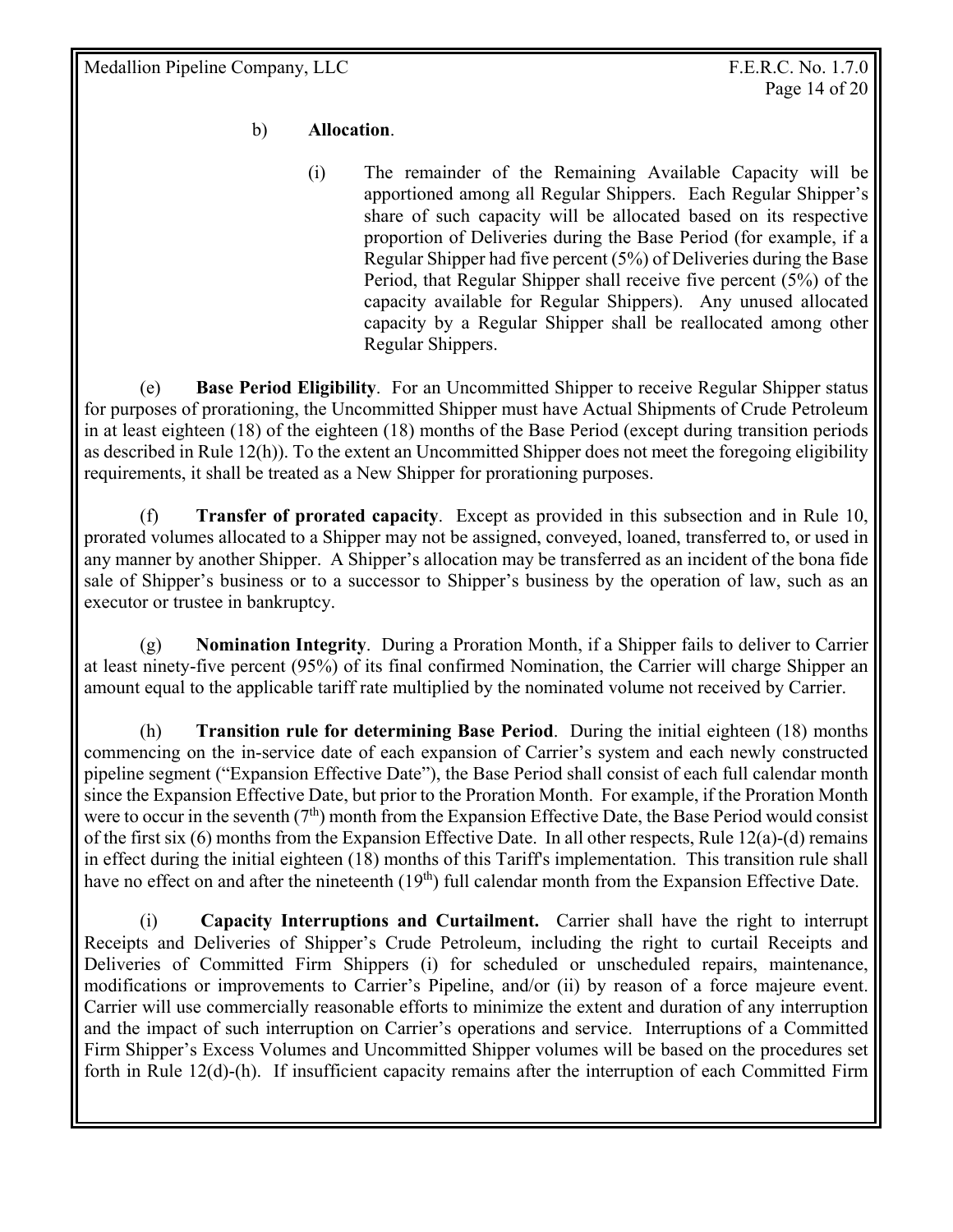Shipper's Excess Volumes and Uncommitted Shipper volumes, Exempt Volumes shall be interrupted on a pro rata basis.

# **TRANSPORTATION SERVICES AND RELATED REQUIREMENTS**

#### **RULE 13 – ORIGIN AND DESTINATION POINT FACILITIES REQUIRED**

Carrier only provides working tankage that is incidental and necessary to the transportation of Crude Petroleum, but does not provide or offer storage service, whether in transit or at the Origin **[W]** Point Points or the Destination **[W]** Points. Nominations for the transportation of Crude Petroleum will be accepted only when Shipper has provided, or arranged for access to, equipment and facilities capable of satisfactorily delivering to the Origin Point and receiving at the Destination Point the quantities tendered for transportation. Shipper will deliver to the Origin Point nominated volumes on a ratable basis over the course of a month. Carrier, where operations permit, may waive such ratable delivery requirement in its sole discretion.

No duty to transport shall arise until Shipper furnishes to Carrier documentation sufficient to demonstrate that Shipper has provided, or arranged for access to, the necessary equipment and facilities immediately upstream of the Origin Point and downstream of the Destination Point.

## **RULE 14** – **IN-TRANSIT STORAGE**

Although Carrier does not provide or offer storage service, certain storage providers offer storage services at the In-Transit Points. Shipper may submit a Nomination, in accordance with Rule 8, requesting that its Crude Petroleum offered for transportation be stopped temporarily at an In-Transit Point(s) for storage, provided that: (i) such Nomination shall list the Origin Point, the In-Transit Point(s), and the ultimate Destination Point; (ii) the In-Transit Point(s) nominated by Shipper shall be along the transportation path between the Origin Point(s) and the ultimate Destination Point; (iii) the storage shall last no more than six (6) months; (iv) Shipper is solely responsible for arranging for storage services at the In-Transit Point(s), including entering into any required storage service agreement(s) with the affected storage provider(s); and (v) Crude Petroleum stopped at the In-Transit Point(s) shall be subject to the rates applicable to the transportation from the Origin Point to the ultimate Destination Point. To the extent practicable and permitted by operating conditions, Carrier may, at its sole discretion, accept such Nomination. Upon intermediate delivery of the Crude Petroleum to the In-Transit Point(s), the custody and possession of the Crude Petroleum shall transfer to Shipper, and Carrier shall not be liable for loss and/or damage to such Crude Petroleum while in storage.

Shipper may submit a Nomination, in accordance with Rule 8, requesting that Crude Petroleum placed in storage at the In-Transit Point(s) be withdrawn and Delivered to the ultimate Destination Point, at no additional charge, provided that: (i) such Nomination shall list the In-Transit Point(s) and the ultimate Destination Point previously listed on Shipper's Nomination to stop Crude Petroleum for in-transit storage; and (ii) Shipper shall make such Nomination for withdrawal and Delivery within six (6) months from the date Crude Petroleum was intermediately delivered at the In-Transit Point(s) for storage. To the extent practicable and permitted by operating conditions, Carrier may, at its sole discretion, accept such Nomination. Upon withdrawal of the Crude Petroleum from the In-Transit Point(s), the custody and possession of the Crude Petroleum shall transfer to Carrier.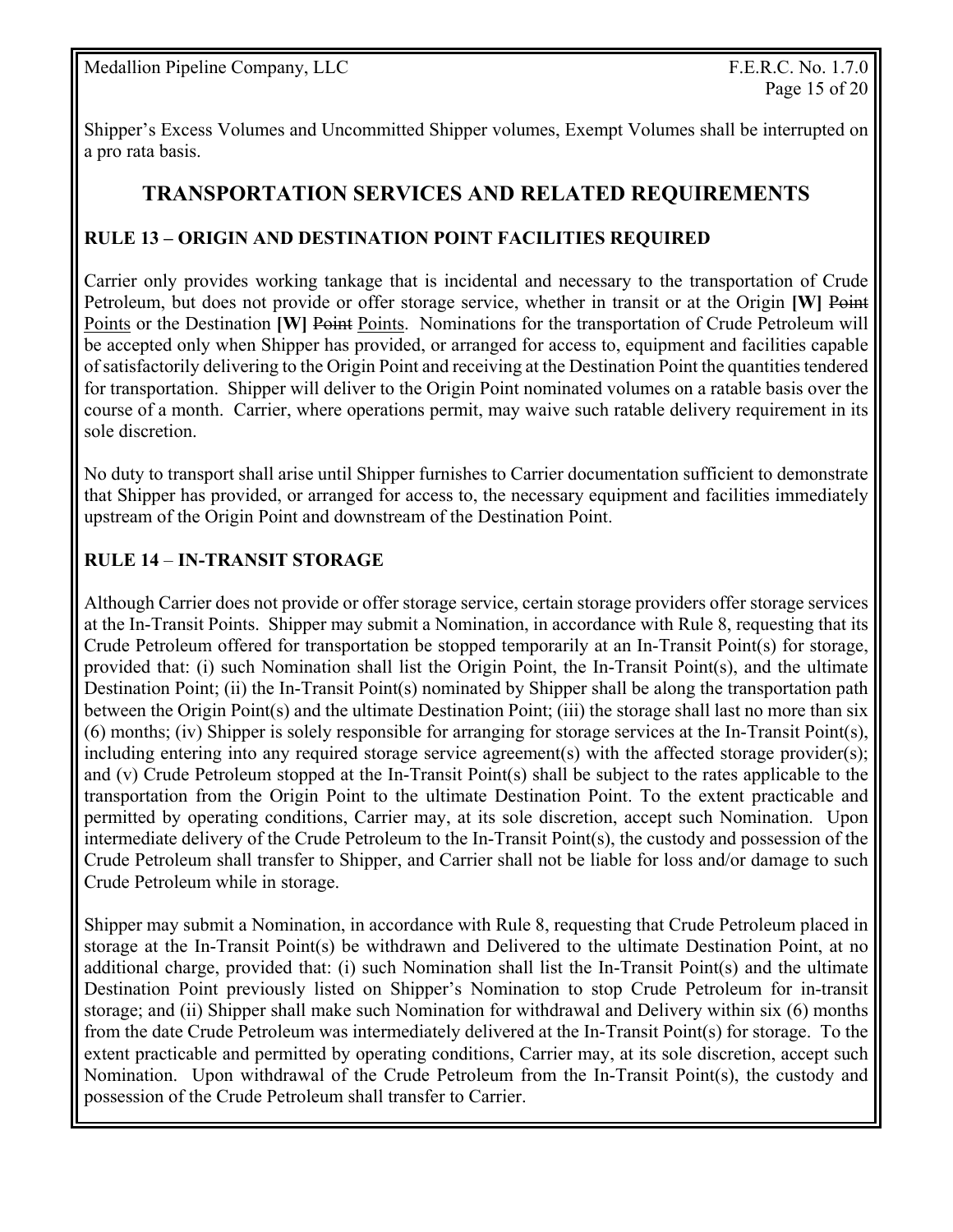Medallion Pipeline Company, LLC The Company, LLC F.E.R.C. No. 1.7.0

## **RULE 15** *–* **PIPEAGE OR OTHER CONTRACTS**

Separate pipeage and other contracts may be required of a Shipper before any duty of transportation by Carrier shall arise. A pipeage contract may include additional charges for reimbursement for facilities necessary to Receive and/or Deliver Shipper's shipments.

## **RULE 16 – LINE FILL AND WORKING STOCK REQUIREMENT**

Except for transportation on Carrier's system utilizing the Leased Capacity, Carrier will require each Shipper to supply a pro rata share of Crude Petroleum necessary for pipeline line fill and working stock (including tank bottoms) for efficient operation of the Carrier's Pipeline prior to Delivery. For the first three (3) months commencing on the [C] in-service date of an expansion of Carrier's system and each newly constructed pipeline segment **[N]** Expansion Effective Date, each Shipper's initial line fill obligation will be based on the higher of (i) Shipper's Nominations or (ii) Shipper's Committed Volume, in proportion to the aggregate Nominations and aggregate Committed Volumes. Thereafter, line fill requirements will be adjusted every three (3) months based on Actual Shipments, and New Shippers shall be assigned line fill requirements based on their Nominations. After any such adjustments, if the pro rata share of Crude Petroleum to be provided by a Shipper changes as a result of such reallocation, Shipper shall be required to provide within thirty (30) days at Shipper's Origin Point any increase in its line fill obligation or Carrier shall be required to redeliver any reduction in Shipper's line fill obligation within thirty (30) days to Shipper's Destination Point.

Except for the periodic adjustments in line fill requirements provided for above, Crude Petroleum provided by a Shipper for this purpose may be withdrawn from the pipeline only after shipments have ceased and if written notice to discontinue shipments in Carrier's Pipeline is received on or before the fifteenth (15th) day of the month preceding the last calendar month in which Shipper intends to ship. Such withdrawal shall be made by Carrier over a reasonable period, not to exceed twelve (12) months after such notice to discontinue shipments is received.

# **RULE 17 – DELIVERY AND DEMURRAGE**

After any shipment has arrived at the Destination Point, Carrier may begin Delivery at its current rate of pumping. Since Carrier does not own or operate storage or tankage facilities for Shipper storage purposes, it is essential that Shipper or its Consignee promptly accept any shipment offered for Delivery. A demurrage charge of \$0.01 per Barrel shall accrue for each day on which any part of said shipment offered for Delivery is not promptly taken by Shipper or its Consignee.

In the event that Shipper or its Consignee fail to promptly accept any shipment offered for Delivery or any portion thereof, then Carrier shall also have the right to divert, reconsign, or make whatever arrangements for disposition of the subject Crude Petroleum that it deems appropriate to clear its pipeline facilities, including the right to sell the subject Crude Petroleum at private or public sale. Carrier may be a purchaser at any such sale. From the proceeds of any such sale, Carrier may pay itself all transportation and other charges and expenses in caring for and maintaining the subject Crude Petroleum and the costs of sale, and the balance shall be held for whomsoever may be lawfully entitled thereto.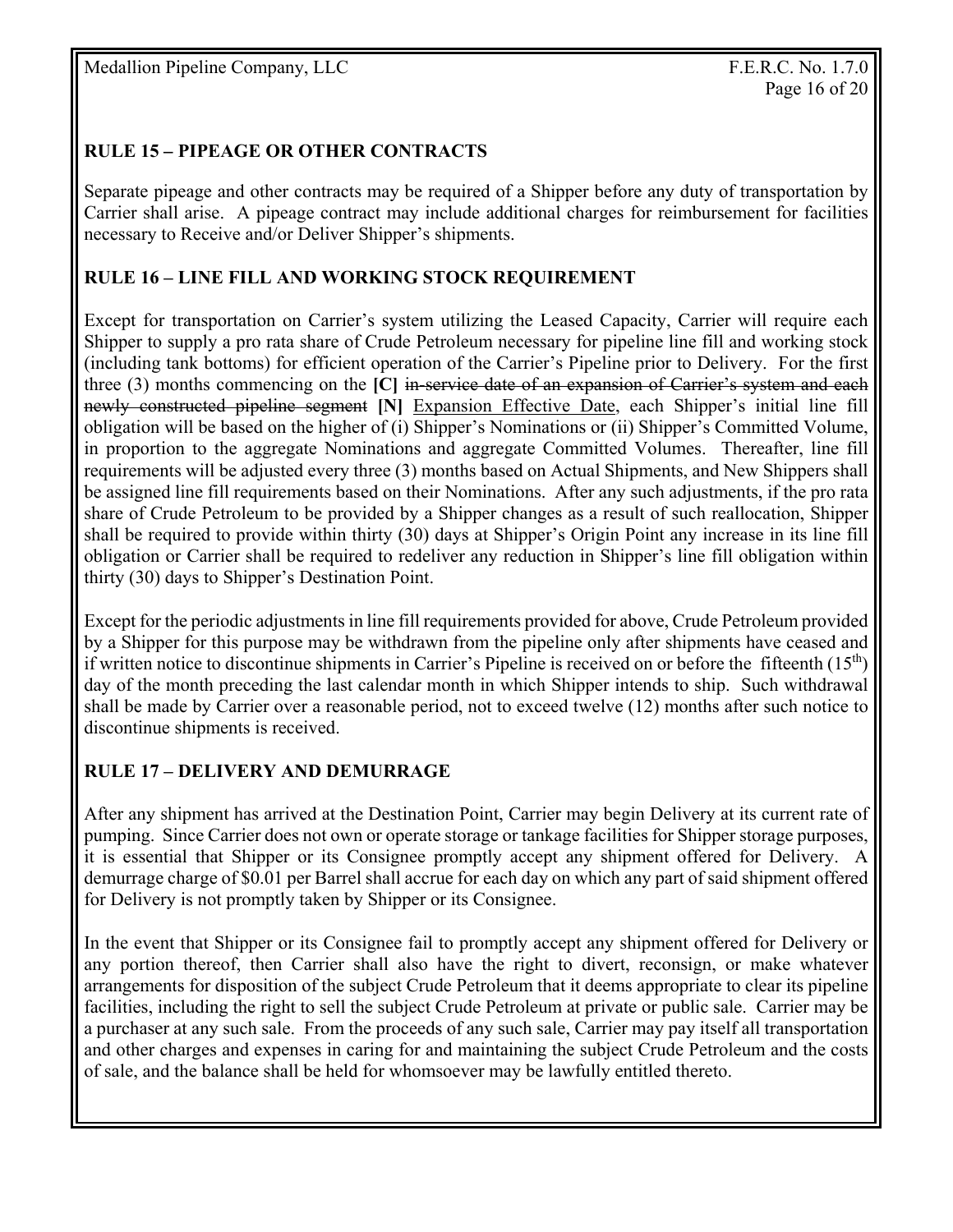#### **RULE 18 – EVIDENCE OF RECEIPTS AND DELIVERIES**

The Receipt and Delivery shall be evidenced, in each instance, by a statement showing the quantities Received or Delivered as the case may be, temperature, basic sediment, and water, and any other data essential to the determination of quantity.

#### **RULE 19 – RATES APPLICABLE**

Crude Petroleum accepted for transportation shall be subject to the rates in effect on the date of Receipt by Carrier, irrespective of the date of Tender.

#### **RULE 20 – PAYMENT OF TRANSPORTATION AND OTHER CHARGES**

Transportation and all other lawful charges will be collected on the basis of net quantity of Crude Petroleum Received at the Origin Point. Shipper shall be responsible for payment of transportation and all other charges applicable to the shipment, and at the discretion of Carrier, may be required to prepay such charges or furnish guaranty of payment to Carrier. Shipper shall be responsible for the payment of all royalties, overriding royalties, production payments, and other similar amounts due in respect of such Crude Petroleum. Carrier shall deliver an invoice to Shipper on or before the tenth  $(10<sup>th</sup>)$  business day of each month setting forth the amount due under the terms of the Tariff and, where applicable, the TSA. Shipper shall pay on or before the later of the twentieth  $(20<sup>th</sup>)$  business day of the month or ten  $(10)$ business days following the date of receipt of an invoice from Carrier for the immediately preceding month, if applicable, the amount due as set forth on the invoice, except as disputed in good faith by Shipper, in which event Shipper shall only pay the undisputed portion of such amount in such invoice until such time as the dispute is resolved.

Carrier shall have a lien on all Crude Petroleum in its possession belonging to Shipper to secure the payment of all unpaid charges due by such Shipper, and may withhold such Crude Petroleum from Delivery until all of such unpaid charges shall have been paid. If any charge remains unpaid after the due date specified in Carrier's invoice, then such amount shall bear interest from the day after the date of the invoice until paid, calculated at an annual rate equivalent to one hundred and twenty-five percent (125%) of the prime rate of interest, as of the date of Carrier's invoice, charged by the Citibank N.A. of New York, New York, for ninety (90) day loans made to substantial and responsible commercial borrowers or the maximum rate allowed by law, whichever is the lesser.

If said charges shall remain unpaid five (5) days after the time that may be fixed for Delivery as provided for below or, in the absence of unpaid charges, when there shall be failure to take the Crude Petroleum at the Destination Point as provided in these rules and regulations, Carrier may, by an agent, sell said Crude Petroleum at public auction for cash on any day not a Sunday or legal holiday, and not less than fortyeight (48) hours after publication of notice, in a daily newspaper, of the time and place of such sale and the quantity of Crude Petroleum to be sold. Carrier may be a bidder and purchaser at such sale. Out of the proceeds of said sale, Carrier may pay itself all transportation and any other lawful charges, expense of notice, advertisement, sale, and other necessary expense, and of caring for and maintaining the Crude Petroleum, and the net balance shall be held without interest for whomsoever may be lawfully entitled thereto; if the proceeds of said sale do not cover all expenses incurred by Carrier, Shipper and/or Consignee are liable to Carrier for any deficiency.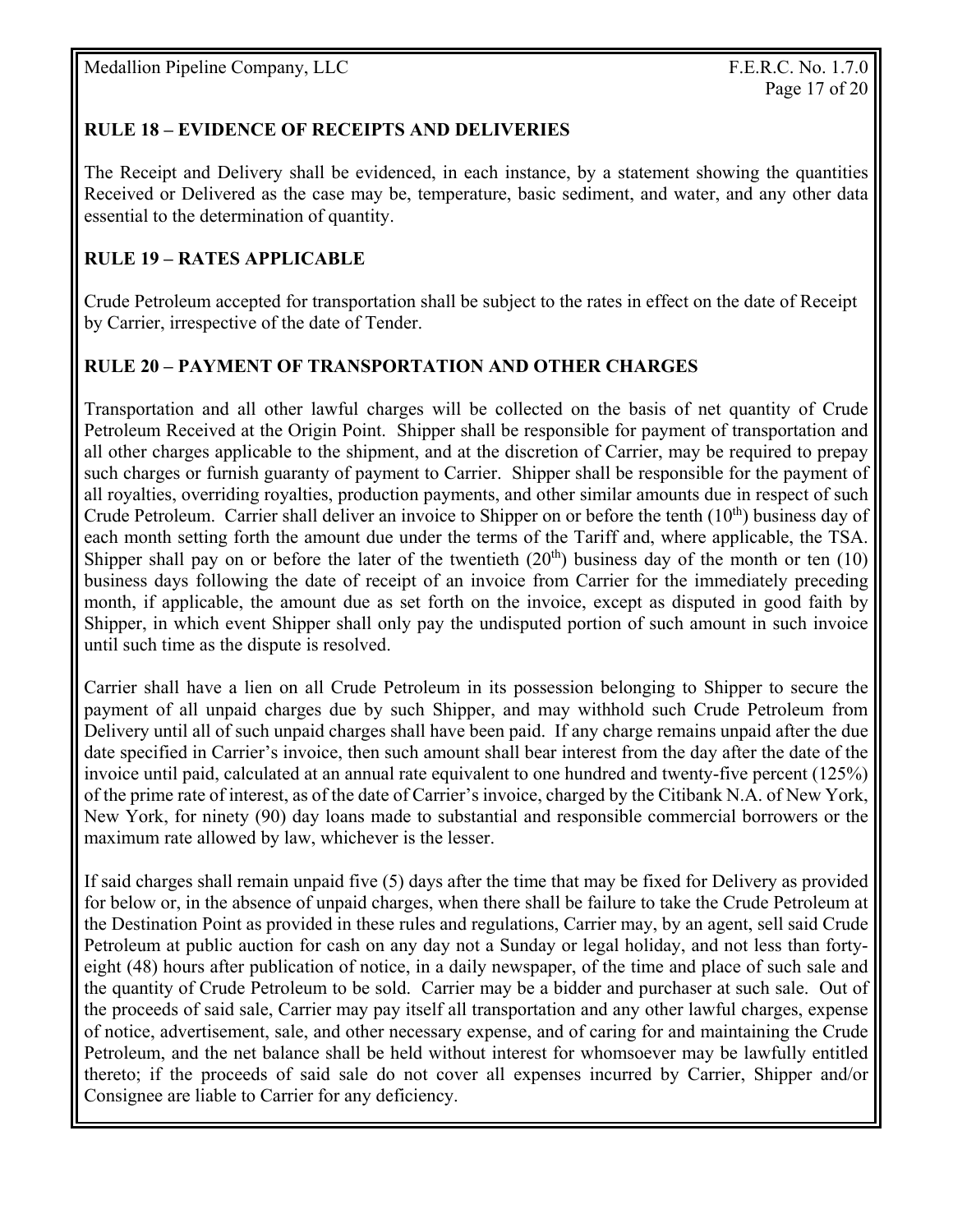In addition to all other liens, statutory or otherwise, to which Carrier is entitled and unless the following grant is expressly prohibited by the terms of one or more security agreements or credit agreements creating prior, perfected security interests in the hereinafter-defined Collateral, Shipper hereby grants to Carrier a first priority, continuous, and continuing security interest in all of the following, whether now or hereafter existing or acquired, as collateral for the prompt and complete payment and performance of Shipper's Obligations (as defined below): (i) All Crude Petroleum accepted by Carrier for transportation, terminalling, or otherwise while in the possession of Carrier; (ii) all other property of Shipper now in the possession of and at any time and from time to time hereafter delivered to Carrier or its agents but only while in the possession of Carrier; and (iii) all of Shipper's pre-payments, deposits, balances, and credits with, and any of its claims against, Carrier, at any time existing. The property described or referred to in subsections (i) through (iii) above is collectively referred to as the "Collateral". This grant secures the following (collectively, the "Obligations"): (i) all antecedent, current and future transportation, terminalling, special, ancillary, and other lawful charges arising under or related to this Tariff or the contracts entered into in connection with this Tariff; (ii) the repayment of any amounts that Carrier may advance or spend for the maintenance, storage, or preservation of the Collateral; (iii) all amounts owed under any modifications, renewals or extensions of any of the foregoing obligations; and (iv) all other amounts now or in the future owed by Shipper to Carrier, whether or not of the same kind or class as the other obligations owed by Shipper to Carrier. Shipper authorizes Carrier to file such financing statements or other documents necessary to perfect and maintain the security interest herein granted.

# **RULE 21 – CHARGES FOR SPILL COMPENSATION ACTS AND REGULATIONS**

In addition to the transportation charges and all other charges accruing on Crude Petroleum accepted for transportation, a per Barrel charge will be assessed and collected in the amount of any tax, fee, or other charge levied against Carrier in connection with such a commodity, pursuant to any Federal, State, or local act or regulation which levies a tax, fee, or other charge on the Receipt, Delivery, transfer, or transportation of such commodities within their jurisdiction for the purpose of creating a fund for the prevention, containment, cleanup, and/or removal of spills and/or the reimbursement of persons sustaining loss therefrom. If such a tax, fee, or other charge is levied against Carrier, Carrier shall file with the **[W]** Federal Energy Regulatory Commission FERC to place into effect a per Barrel rate to recover such tax, fee, or other charge. Carrier shall be under no obligation to contest or protest on behalf of Shipper or its Consignee the legality of such tax, fee, levy or other charges.

# **LIABILITY AND CLAIMS**

# **RULE 22 – DUTY OF CARRIER**

Carrier shall transport and Deliver the quantity of Crude Petroleum accepted for transportation (less the appropriate deductions), with reasonable diligence, considering the quantity of Crude Petroleum, the distance of transportation, the safety of operation, and other material factors.

# **RULE 23 – LIABILITY OF CARRIER**

 (a) Except where caused by the gross negligence of Carrier, Carrier shall not be liable or responsible to any party for any delay, damage, or loss, whether to property or person, including fines or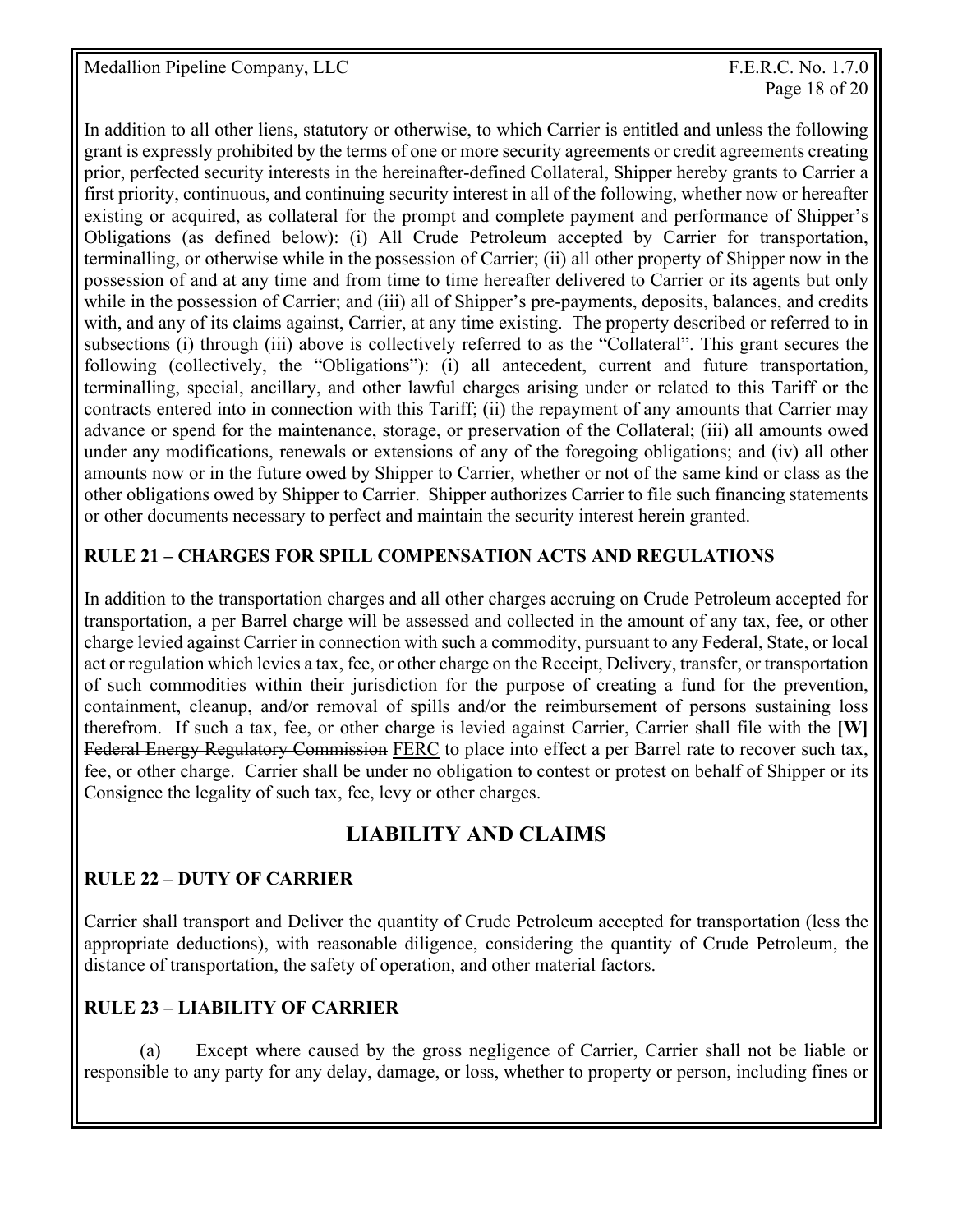penalties, resulting from any cause while Carrier is in possession or control of such Shipper's Crude Petroleum, including the breakdown of the facilities of Carrier's Pipeline.

 (b) If damage or loss to Crude Petroleum results from any cause other than the gross negligence of Carrier while Carrier is in possession or control of such Crude Petroleum, then Carrier may apportion the cost of such damage or loss on a pro rata basis among all Shippers. Each Shipper's share of such cost shall be determined by Carrier based on the proportion of the quantity of Shipper's Crude Petroleum in the possession of Carrier on the date of such loss to the total quantity of Crude Petroleum in the possession of Carrier on the date of such loss. Carrier shall be obligated to deliver only that portion of the Crude Petroleum remaining after such deduction.

 (c) NOTWITHSTANDING ANYTHING TO THE CONTRARY IN THIS TARIFF AND EXCEPT AS OTHERWISE PROVIDED IN A TSA BETWEEN CARRIER AND SHIPPER, IN NO EVENT SHALL CARRIER BE LIABLE OR RESPONSIBLE TO ANY SHIPPER, ITS AFFILIATES, SUCCESSORS IN INTEREST, BENEFICIARIES OR ASSIGNEES, FOR ANY CONSEQUENTIAL, INCIDENTAL, INDIRECT, SPECIAL, OR PUNITIVE DAMAGES, OR FOR LOSS OF PROFITS OR REVENUES, THAT ARISE IN RELATION TO THE TRANSPORTATION OF CRUDE PETROLEUM UNDER THIS TARIFF, REGARDLESS OF WHETHER SUCH CLAIM ARISES UNDER OR RESULTS FROM CONTRACT, TORT, OR STRICT LIABILITY.

## **RULE 24 – LIABILITY OF SHIPPER**

Except as otherwise provided in a TSA between Carrier and Shipper, to the fullest extent permitted by applicable law, Shipper shall indemnify, defend, and hold Carrier harmless from any and all personal injuries, property damage (including full or partial loss of use of property), damages, claims, suits, costs and recoveries, fines, penalties, and expenses (including reasonable attorneys' fees and expenses) of any kind or character arising from, or related to, negligent or willful acts, breaches of warranties and representations, or omissions on the part of Shipper or its Consignee, its officers, employees, agents, or contractors with respect to any Crude Petroleum tendered by Shipper and transported by Carrier pursuant to this Tariff. In the event of any suit or action brought against Carrier for any of the foregoing, Shipper shall appear and defend against any such suit or action and pay any judgment that may be obtained against Carrier. Where personal injury, death, or physical loss of or physical damage to property is the result of the joint negligence or misconduct of both the Carrier and Shipper, both parties shall indemnify each other in proportion to their respective share of such joint negligence or misconduct.

## **RULE 25 – CLAIMS, TIME FOR FILING**

Claims for any delay, damage to, or loss of Crude Petroleum ("Claims") must be made in writing to Carrier within nine (9) months after Delivery or, in the case of failure to make Delivery, then within nine (9) months after a reasonable time for Delivery has elapsed. Suits shall be instituted against Carrier only within two (2) years and one (1) day from the date when notice in writing is given by Carrier to the claimant that Carrier has disallowed the Claim or any part or parts thereof specified in the notice. The exclusive venue for any suit, action, or proceeding brought in connection with a Claim or arising out of the transportation service provided by Carrier shall be in Dallas County, Texas. The foregoing provisions shall be conditions precedent to any suit. Where Claims are not filed or suits are not instituted in accordance with the foregoing provisions, Carrier shall not be liable and such Claims shall not be paid.